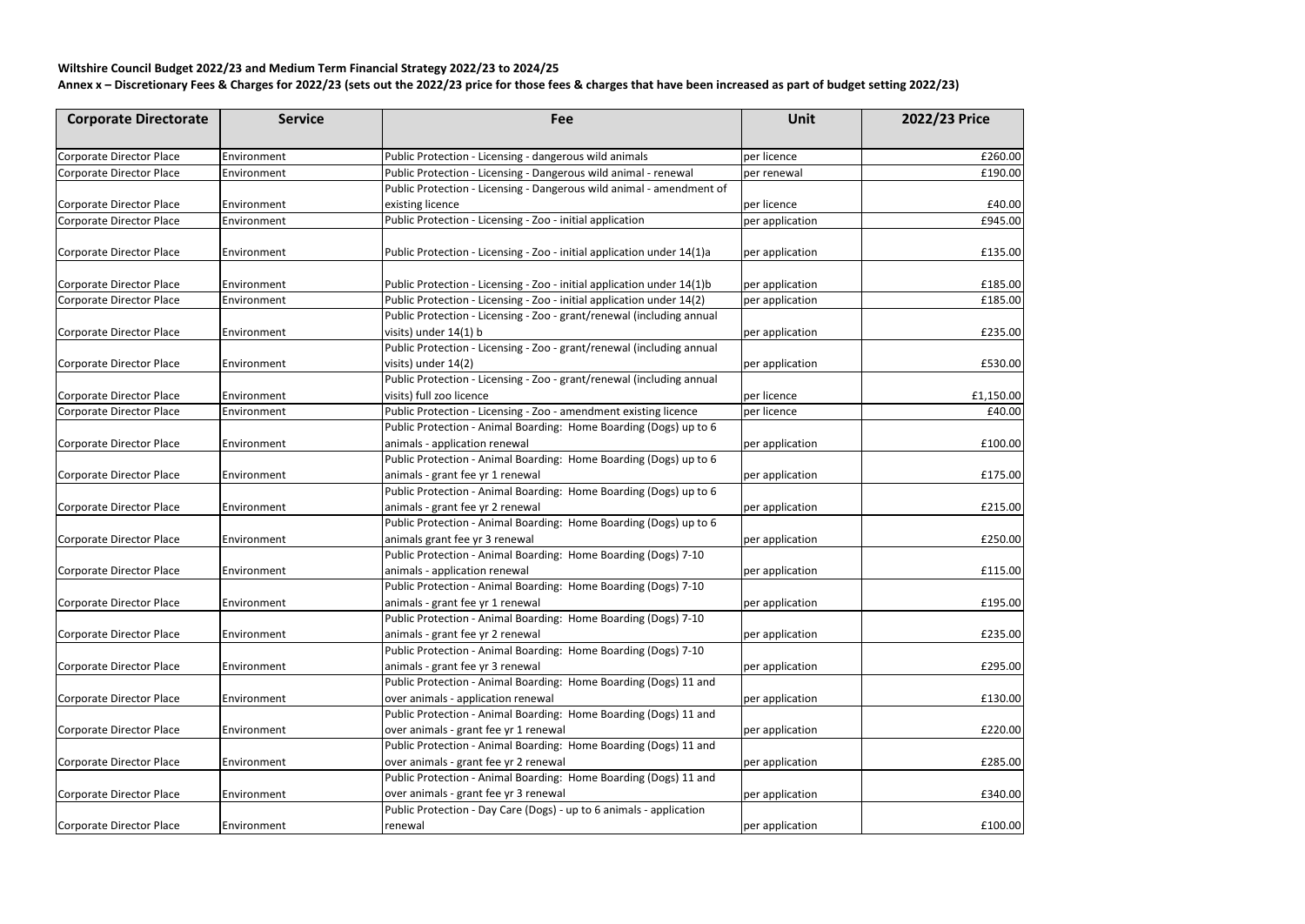|                          |             | Public Protection - Day Care (Dogs) - up to 6 animals - grant fee yr 1     |                 |         |
|--------------------------|-------------|----------------------------------------------------------------------------|-----------------|---------|
| Corporate Director Place | Environment | renewal                                                                    | per application | £175.00 |
|                          |             | Public Protection - Day Care (Dogs) - up to 6 animals - grant fee yr 2     |                 |         |
| Corporate Director Place | Environment | renewal                                                                    | per application | £215.00 |
|                          |             | Public Protection - Day Care (Dogs) - up to 6 animals - grant fee yr 3     |                 |         |
| Corporate Director Place | Environment | renewal                                                                    | per application | £250.00 |
|                          |             |                                                                            |                 |         |
| Corporate Director Place | Environment | Public Protection - Day Care (Dogs) - 7-10 animals - application renewal   | per application | £115.00 |
|                          |             | Public Protection - Day Care (Dogs) - 7-10 animals - grant fee yr 1        |                 |         |
| Corporate Director Place | Environment | renewal                                                                    | per application | £195.00 |
|                          |             | Public Protection - Day Care (Dogs) - 7-10 animals - grant fee yr 2        |                 |         |
| Corporate Director Place | Environment | renewal                                                                    | per application | £235.00 |
|                          |             | Public Protection - Day Care (Dogs) - 7-10 animals - grant fee yr 3        |                 |         |
| Corporate Director Place | Environment | renewal                                                                    | per application | £295.00 |
|                          |             | Public Protection - Day Care (Dogs) - 11 to 30 animals - application       |                 |         |
| Corporate Director Place | Environment | renewal                                                                    | per application | £130.00 |
|                          |             | Public Protection - Day Care (Dogs) - 11 to 30 animals - grant fee yr 1    |                 |         |
| Corporate Director Place | Environment | renewal                                                                    | per application | £220.00 |
|                          |             | Public Protection - Day Care (Dogs) - 11 to 30 animals - grant fee yr 2    |                 |         |
| Corporate Director Place | Environment | renewal                                                                    | per application | £285.00 |
|                          |             | Public Protection - Day Care (Dogs) - 11 to 30 animals - grant fee yr 3    |                 |         |
| Corporate Director Place | Environment | renewal                                                                    | per application | £340.00 |
|                          |             | Public Protection - Day Care (Dogs) - 31 to 60 animals - application       |                 |         |
| Corporate Director Place | Environment | renewal                                                                    | per application | £150.00 |
|                          |             | Public Protection - Day Care (Dogs) - 31 to 60 animals - grant fee yr 1    |                 |         |
| Corporate Director Place | Environment | renewal                                                                    | per application | £235.00 |
|                          |             | Public Protection - Day Care (Dogs) - 31 to 60 animals - grant fee yr 2    |                 |         |
| Corporate Director Place | Environment | renewal                                                                    | per application | £295.00 |
|                          |             | Public Protection - Day Care (Dogs) - 31 to 60 animals - grant fee yr 3    |                 |         |
| Corporate Director Place | Environment | renewal                                                                    | per application | £340.00 |
|                          |             | Public Protection - Day Care (Dogs) - 61 and over animals -application     |                 |         |
| Corporate Director Place | Environment | renewal                                                                    | per application | £165.00 |
|                          |             | Public Protection - Day Care (Dogs) - 61 and over animals -grant fee yr 1  |                 |         |
| Corporate Director Place | Environment | renewal                                                                    | per application | £245.00 |
|                          |             | Public Protection - Day Care (Dogs) - 61 and over animals -grant fee yr 2  |                 |         |
| Corporate Director Place | Environment | renewal                                                                    | per application | £300.00 |
|                          |             | Public Protection - Day Care (Dogs) - 61 and over animals -grant fee yr 3  |                 |         |
| Corporate Director Place | Environment | renewal                                                                    | per application | £340.00 |
|                          |             | Public Protection - Catteries, Kennels - up to 10 animals - application    |                 |         |
| Corporate Director Place | Environment | renewal                                                                    | per application | £125.00 |
|                          |             | Public Protection - Catteries, Kennels - up to 10 animals - grant fee yr 1 |                 |         |
| Corporate Director Place | Environment | renewal                                                                    | per application | £195.00 |
|                          |             | Public Protection - Catteries, Kennels - up to 10 animals - grant fee yr 2 |                 |         |
| Corporate Director Place | Environment | renewal                                                                    | per application | £235.00 |
|                          |             | Public Protection - Catteries, Kennels - up to 10 animals - grant fee yr 3 |                 |         |
| Corporate Director Place | Environment | renewal                                                                    | per application | £295.00 |
|                          |             | Public Protection - Catteries, Kennels - 11 to 30 animals - application    |                 |         |
| Corporate Director Place | Environment | renewal                                                                    | per application | £140.00 |
|                          |             | Public Protection - Catteries, Kennels - 11 to 30 animals - grant fee yr 1 |                 |         |
| Corporate Director Place | Environment | renewal                                                                    | per application | £220.00 |
|                          |             |                                                                            |                 |         |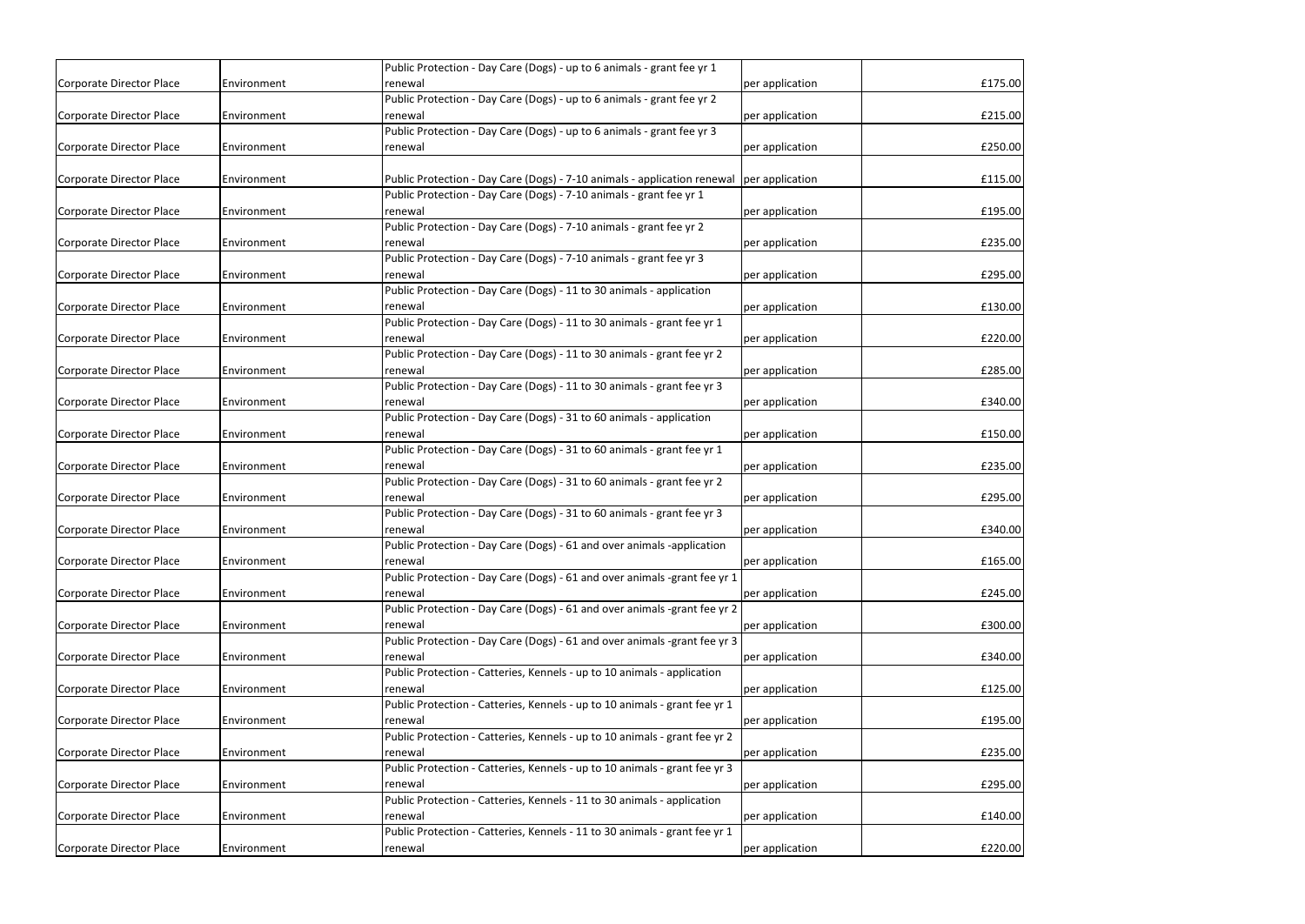|                                 |                                    | Public Protection - Catteries, Kennels - 11 to 30 animals - grant fee yr 2                                                       |                                    |         |
|---------------------------------|------------------------------------|----------------------------------------------------------------------------------------------------------------------------------|------------------------------------|---------|
| Corporate Director Place        | Environment                        | renewal                                                                                                                          | per application                    | £285.00 |
|                                 |                                    | Public Protection - Catteries, Kennels - 11 to 30 animals - grant fee yr 3                                                       |                                    |         |
| Corporate Director Place        | Environment                        | renewal                                                                                                                          | per application                    | £340.00 |
|                                 |                                    | Public Protection - Catteries, Kennels - 31 to 60 animals -application                                                           |                                    |         |
| Corporate Director Place        | Environment                        | renewal                                                                                                                          | per application                    | £170.00 |
|                                 |                                    | Public Protection - Catteries, Kennels - 31 to 60 animals -grant fee yr 1                                                        |                                    |         |
| Corporate Director Place        | Environment                        | renewal                                                                                                                          | per application                    | £235.00 |
|                                 |                                    | Public Protection - Catteries, Kennels - 31 to 60 animals -grant fee yr 2                                                        |                                    |         |
| Corporate Director Place        | <b>Environment</b>                 | renewal                                                                                                                          | per application                    | £295.00 |
|                                 |                                    | Public Protection - Catteries, Kennels - 31 to 60 animals -grant fee yr 3                                                        |                                    |         |
| Corporate Director Place        | Environment                        | renewal                                                                                                                          | per application                    | £340.00 |
|                                 |                                    |                                                                                                                                  |                                    |         |
| Corporate Director Place        | <b>IEnvironment</b>                | Public Protection - Catteries, Kennels - 61 to 99 animals -application fee   per application                                     |                                    | £225.00 |
|                                 |                                    | Public Protection - Catteries, Kennels - 61 to 99 animals -application                                                           |                                    |         |
| Corporate Director Place        | Environment                        | renewal                                                                                                                          | per application                    | £190.00 |
|                                 |                                    | Public Protection - Catteries, Kennels - 61 to 99 animals -grant fee yr 1                                                        |                                    |         |
| Corporate Director Place        | Environment                        | renewal                                                                                                                          | per application                    | £245.00 |
|                                 |                                    | Public Protection - Catteries, Kennels - 61 to 99 animals -grant fee yr 2                                                        |                                    |         |
| Corporate Director Place        | Environment                        | renewal                                                                                                                          | per application                    | £300.00 |
|                                 |                                    | Public Protection - Catteries, Kennels - 61 to 99 animals -grant fee yr 3                                                        |                                    |         |
| Corporate Director Place        | Environment                        | renewal                                                                                                                          | per application                    | £340.00 |
|                                 |                                    | Public Protection - Catteries, Kennels - 100+ animals - application                                                              |                                    |         |
| Corporate Director Place        | Environment                        | renewal                                                                                                                          | per application                    | £215.00 |
|                                 |                                    | Public Protection - Catteries, Kennels - 100+ animals - grant fee yr 1                                                           |                                    |         |
| Corporate Director Place        | <b>Environment</b>                 | renewal grant fee yr 2 renewal                                                                                                   | per application                    | £250.00 |
|                                 |                                    | Public Protection - Catteries, Kennels - 100+ animals - grant fee yr 2                                                           |                                    |         |
| Corporate Director Place        | <b>IEnvironment</b>                | renewal<br>Public Protection - Catteries, Kennels - 100+ animals - grant fee yr 3                                                | per application                    | £310.00 |
| Corporate Director Place        |                                    |                                                                                                                                  |                                    | £340.00 |
| Corporate Director Place        | Environment<br><b>IEnvironment</b> | renewal                                                                                                                          | per application                    | £230.00 |
| Corporate Director Place        | Environment                        | Public Protection - Dog Breeding - 1-5 Bitches - application fee<br>Public Protection - Dog Breeding - 1-5 Bitches - Renewal fee | per application<br>per application | £185.00 |
| Corporate Director Place        | Environment                        | Public Protection - Dog Breeding - 1-5 Bitches - grant fee yr 1                                                                  | per application                    | £295.00 |
| <b>Corporate Director Place</b> | Environment                        | Public Protection - Dog Breeding - 1-5 Bitches - grant fee yr 2                                                                  | per application                    | £380.00 |
| <b>Corporate Director Place</b> | Environment                        | Public Protection - Dog Breeding - 1-5 Bitches - grant fee yr 3                                                                  | per application                    | £455.00 |
| <b>Corporate Director Place</b> | Environment                        | Public Protection - Dog Breeding - 6-10 Bitches - application fee                                                                | per application                    | £265.00 |
| <b>Corporate Director Place</b> | Environment                        | Public Protection - Dog Breeding - 6-10 Bitches - Renewal fee                                                                    | per application                    | £215.00 |
| <b>Corporate Director Place</b> | Environment                        | Public Protection - Dog Breeding - 6-10 Bitches - grant fee yr 1                                                                 |                                    | £295.00 |
| Corporate Director Place        | Environment                        | Public Protection - Dog Breeding - 6-10 Bitches - grant fee yr 2                                                                 | per application<br>per application | £380.00 |
| Corporate Director Place        | Environment                        | Public Protection - Dog Breeding - 6-10 Bitches - grant fee yr 3                                                                 | per application                    | £455.00 |
| <b>Corporate Director Place</b> | Environment                        | Public Protection - Dog Breeding - 11+ Bitches - application fee                                                                 | per application                    | £310.00 |
| <b>Corporate Director Place</b> |                                    | Public Protection - Dog Breeding - 11+ Bitches - Renewal fee                                                                     |                                    | £250.00 |
| <b>Corporate Director Place</b> | Environment<br>Environment         | Public Protection - Dog Breeding - 11+ Bitches - grant fee yr 1                                                                  | per application                    | £270.00 |
| <b>Corporate Director Place</b> | Environment                        | Public Protection - Dog Breeding - 11+ Bitches - grant fee yr 2                                                                  | per application                    | £345.00 |
|                                 |                                    | Public Protection - Dog Breeding - 11+ Bitches - grant fee yr 3                                                                  | per application                    | £415.00 |
| Corporate Director Place        | Environment                        |                                                                                                                                  | per application                    |         |
| Corporate Director Place        | Environment                        | Public Protection - Hiring of horses - 1-20 horses - application renewal                                                         | per application                    | £100.00 |
|                                 |                                    |                                                                                                                                  |                                    |         |
| Corporate Director Place        | Environment                        | Public Protection - Hiring of horses - 20+ horses - application renewal                                                          | per application                    | £125.00 |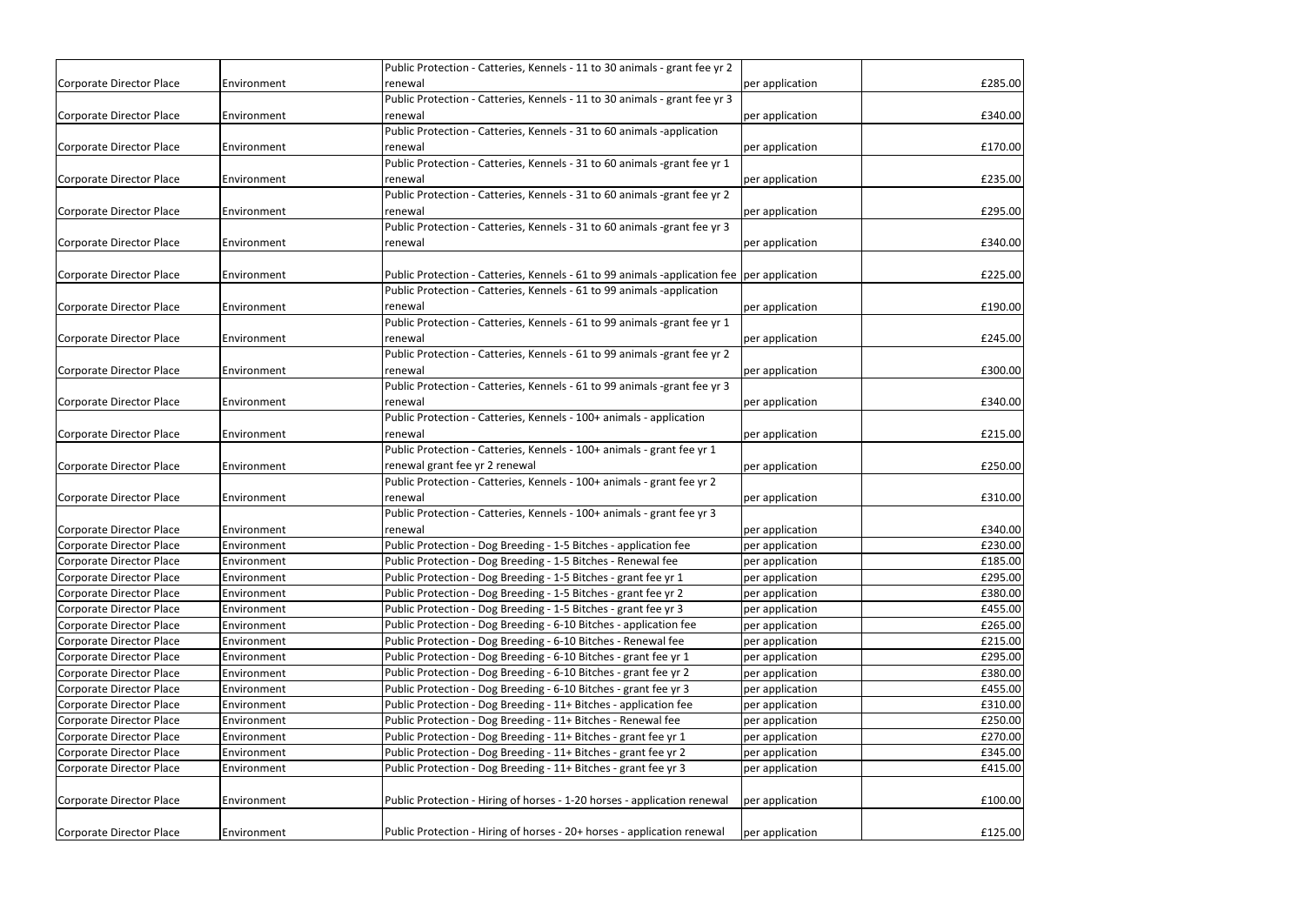| Corporate Director Place        | <b>Environment</b>  | Public Protection - Hiring of horses - 1+ horses renewal grant yr 1    | per application  | £115.00 |
|---------------------------------|---------------------|------------------------------------------------------------------------|------------------|---------|
|                                 |                     |                                                                        |                  |         |
| Corporate Director Place        | Environment         | Public Protection - Hiring of horses - 1+ horses renewal grant yr 2    | per application  | £160.00 |
| Corporate Director Place        | Environment         | Public Protection - Hiring of horses - 1+ horses renewal grant yr 3    | per application  | £200.00 |
|                                 |                     | Public Protection - Selling Animals as Pets (under 10 species) licence |                  |         |
| Corporate Director Place        | Environment         | renewal yr1                                                            | per application  | £245.00 |
|                                 |                     | Public Protection - Selling Animals as Pets (under 10 species) licence |                  |         |
| Corporate Director Place        | <b>IEnvironment</b> | renewal yr2                                                            | per application  | £315.00 |
|                                 |                     | Public Protection - Selling Animals as Pets (under 10 species) licence |                  |         |
| Corporate Director Place        | Environment         | renewal yr3                                                            | per application  | £380.00 |
|                                 |                     | Public Protection - Selling Animals as Pets (over 10 species) licence  |                  |         |
| Corporate Director Place        | Environment         | renewal Y1                                                             | per application  | £270.00 |
|                                 |                     | Public Protection - Selling Animals as Pets (over 10 species) licence  |                  |         |
| Corporate Director Place        | Environment         | renewal Y2                                                             | per application  | £340.00 |
|                                 |                     | Public Protection - Selling Animals as Pets (over 10 species) licence  |                  |         |
| Corporate Director Place        | Environment         | renewal Y3                                                             | per application  | £390.00 |
| Corporate Director Place        | Environment         | Public Protection-Kennel Charge (1 Day)                                | per day          | £17.00  |
| <b>Corporate Director Place</b> | Environment         | Public Protection-Kennel Charge (2 Days)                               | per day          | £34.00  |
| Corporate Director Place        | Environment         | Public Protection-Kennel Charge (3 Days)                               | per day          | £50.00  |
| <b>Corporate Director Place</b> | Environment         | Public Protection-Kennel Charge (4 Days)                               | per day          | £66.00  |
| <b>Corporate Director Place</b> | Environment         | Public Protection-Kennel Charge (5 Days)                               | per day          | £84.00  |
| <b>Corporate Director Place</b> | Environment         | Public Protection-Kennel Charge (6 Days)                               | per day          | £100.00 |
| <b>Corporate Director Place</b> | Environment         | Public Protection-Kennel Charge (7 Days)                               | per day          | £118.00 |
| <b>Corporate Director Place</b> | Environment         | Public Protection-Kennel Charge (8 Days)                               | per day          | £134.00 |
| Corporate Director Place        | Environment         | Public Protection - Stray Dog Administration Fee                       | per admin fee    | £26.00  |
|                                 |                     | Public Protection - Skin Piercing - initial application (premises & 1  |                  |         |
| <b>Corporate Director Place</b> | Environment         | person)                                                                | per application  | £180.00 |
| Corporate Director Place        | Environment         | Public Protection - Skin Piercing - additional person                  | per application  | £45.00  |
|                                 |                     | Public Protection - Skin Piercing - additional activity to existing    |                  |         |
| Corporate Director Place        | Environment         | registration                                                           | per activity     | £80.00  |
| Corporate Director Place        | Environment         | Public Protection - Skin Piercing - transfer of premises registration  | per registration | £180.00 |
|                                 |                     | Public Protection - Skin Piercing - change of address for personal     |                  |         |
| Corporate Director Place        | Environment         | registration                                                           | per registration | £18.00  |
|                                 |                     | Public Protection - Food Safety - Unfit food - voluntary surrender     |                  |         |
| Corporate Director Place        | Environment         | certificate (up to £1,000 value)                                       | per certificate  | £120.00 |
|                                 |                     | Public Protection - Food Safety - Unfit food - voluntary surrender     |                  |         |
| Corporate Director Place        | Environment         | certificate (£1,000 to £10,000)                                        | per certificate  | £140.00 |
|                                 |                     | Public Protection - Food Safety - Unfit food - voluntary surrender     |                  |         |
| Corporate Director Place        | Environment         | certificate (over £10,000)                                             | per certificate  | £150.00 |
| Corporate Director Place        | Environment         | Public Protection - Food Safety - Export Certificate (each)            | per certificate  | £125.00 |
|                                 |                     | Public Protection - Food Safety - Food Safety Premises Endorsement for |                  |         |
| Corporate Director Place        | Environment         | <b>Export Certificate</b>                                              | per certificate  | £75.00  |
| Corporate Director Place        | Environment         | Public Protection - Food Safety - Food labelling advice (per hour)     | per hour         | £90.00  |
|                                 |                     | Public Protection - Food Safety - Food Hygiene Rating System revisit   |                  |         |
| Corporate Director Place        | Environment         | charge                                                                 | per visit        | £180.00 |
|                                 |                     |                                                                        |                  |         |
| Corporate Director Place        | Environment         | Public Protection - weights & measures - first nozzle tested per site  | per site         | £175.00 |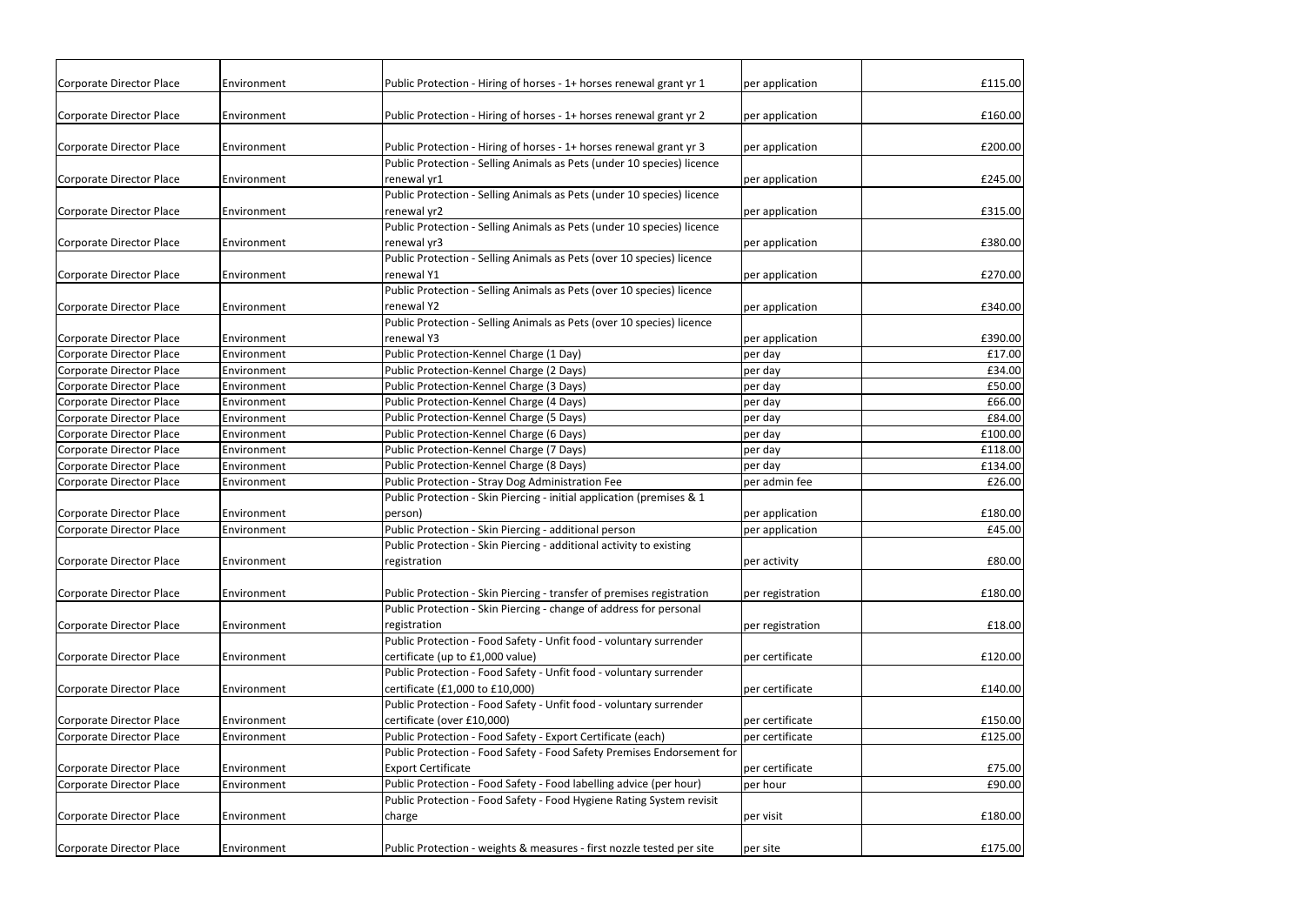|                                 |             | Public Protection - weights & measures - equipment submitted under         |                    |                      |
|---------------------------------|-------------|----------------------------------------------------------------------------|--------------------|----------------------|
|                                 |             | the measuring instruments (EEC Requirements) Regulations - per hour        |                    |                      |
| Corporate Director Place        | Environment | including travel time                                                      | per hour           | £90.00               |
|                                 |             | Public Protection - weights & measures - Public weigh bridge operator      |                    |                      |
| Corporate Director Place        | Environment | training                                                                   | per hour           | £90.00               |
| Corporate Director Place        | Environment | Public Protection - Trading Standards - file search fees                   | per search         | £90.00               |
| Corporate Director Place        | Environment | Public Protection - Trading Standards - Business advice fee                | per search         | £90.00               |
| Corporate Director Place        | Environment | Public Protection - Contaminated land search                               | per search         | £145.00              |
| <b>Corporate Director Place</b> | Environment | Public Protection - Contaminated land search                               | per search         | £190.00              |
| Corporate Director Place        | Environment | Public Protection - Verified air quality data                              | per verification   | £165.00              |
| Corporate Director Place        | Environment | Public Protection - Exhumation (coordination and attendance)               | per exhumation     | £270.00              |
| <b>Corporate Director Place</b> | Environment | Pest Control - Rodents for up to 3 visits                                  | 3 visits           | £120.00              |
| Corporate Director Place        | Environment | Pest Control - Rodents for up to 3 visits - concessionary price            | 3 visits           | £60.00               |
|                                 |             | Pest Control - Rodents (additional charge per visit if required to         |                    |                      |
| Corporate Director Place        | Environment | complete existing treatment)                                               | per visit          | £36.00               |
|                                 |             | Pest Control - Rodents (additional charge per visit if required to         |                    |                      |
| Corporate Director Place        | Environment | complete existing treatment) - concessionary price                         | per visit          | £18.00               |
| Corporate Director Place        | Environment | Pest Control - Wasps                                                       | per visit          | £72.00               |
| Corporate Director Place        | Environment | Pest Control - Wasps additional nest at same time                          | additional nest    | £17.00               |
| Corporate Director Place        | Environment | Pest Control - Wasps - concessionary price                                 | per visit          | £44.00               |
|                                 |             |                                                                            |                    |                      |
| Corporate Director Place        | Environment | Pest Control - Wasps -additional nest at same time concessionary price     | additional nest    | £11.00               |
| Corporate Director Place        | Environment | Pest Control - Cluster flies including 2 loft spaces                       | 2 loft spaces      | £115.00              |
| Corporate Director Place        | Environment | Pest Control - Cluster flies - each additional loft                        | additional loft    | £22.00               |
|                                 |             |                                                                            |                    |                      |
| Corporate Director Place        | Environment | Pest Control - Cluster flies including 2 loft spaces - concessionary price | 2 loft spaces      | £75.00               |
|                                 |             |                                                                            |                    |                      |
| Corporate Director Place        | Environment | Pest Control - Cluster flies - each additional loft- concessionary price   | additional loft    | £14.00               |
| Corporate Director Place        | Environment | Pest Control - Fleas up to 2 bedrooms                                      | 2 bedrooms         | £120.00              |
| Corporate Director Place        | Environment | Pest Control - Fleas up to 2 bedrooms - concessionary price                | 2 bedrooms         | £75.00               |
| Corporate Director Place        | Environment | Pest Control - Fleas up to 3 bedrooms                                      | 3 bedrooms         | £140.00              |
| Corporate Director Place        | Environment | Pest Control - Fleas up to 3 bedrooms - concessionary price                | 3 bedrooms         | £90.00               |
| Corporate Director Place        | Environment | Pest Control - Fleas up to 4 bedrooms                                      | 4 bedrooms         | £160.00              |
| Corporate Director Place        | Environment | Pest Control - Fleas up to 4 bedrooms - concessionary price                | 4 bedrooms         | £103.00              |
| Corporate Director Place        | Environment | Pest Control - Fleas over 5 bedrooms price on application                  | 5 bedrooms         | price on application |
| Corporate Director Place        | Environment | Pest Control - Carpet moths 1 bedrooms                                     | 1 bedroom          | £100.00              |
| Corporate Director Place        | Environment | Pest Control - Carpet moths 2 bedrooms                                     | 2 bedrooms         | £120.00              |
| <b>Corporate Director Place</b> | Environment | Pest Control - Carpet moths 2 bedrooms- concessionary price                | 2 bedrooms         | £75.00               |
| Corporate Director Place        | Environment | Pest Control - Carpet Moths up to 3 bedrooms                               | 3 bedrooms         | £140.00              |
|                                 |             |                                                                            |                    |                      |
| Corporate Director Place        | Environment | Pest Control - Carpet Moths up to 3 bedrooms - concessionary price         | 3 bedrooms         | £90.00               |
| Corporate Director Place        | Environment | Pest Control - Carpet Moths 4 bedrooms                                     | 4 bedrooms         | £160.00              |
|                                 |             |                                                                            |                    |                      |
| Corporate Director Place        | Environment | Pest Control - Carpet Moths up to 4 bedrooms - concessionary price         | 4 bedrooms         | £103.00              |
|                                 |             |                                                                            |                    |                      |
| Corporate Director Place        | Environment | Pest Control - Carpet Moths over 5 bedrooms price on application           | 5 bedrooms         | price on application |
| Corporate Director Place        | Environment | Pest Control - Ants up to 3 bedrooms                                       | 3 bedrooms         | £140.00              |
| Corporate Director Place        | Environment | Pest Control - Ants up to 3 bedrooms - concessionary price                 | 3 bedrooms         | £90.00               |
| Corporate Director Place        | Environment | Pest Control - Ants - each additional bedroom                              | additional bedroom | £28.00               |
| Corporate Director Place        | Environment | Pest Control - Mink and rabbits - per hour                                 | per hour           | £103.00              |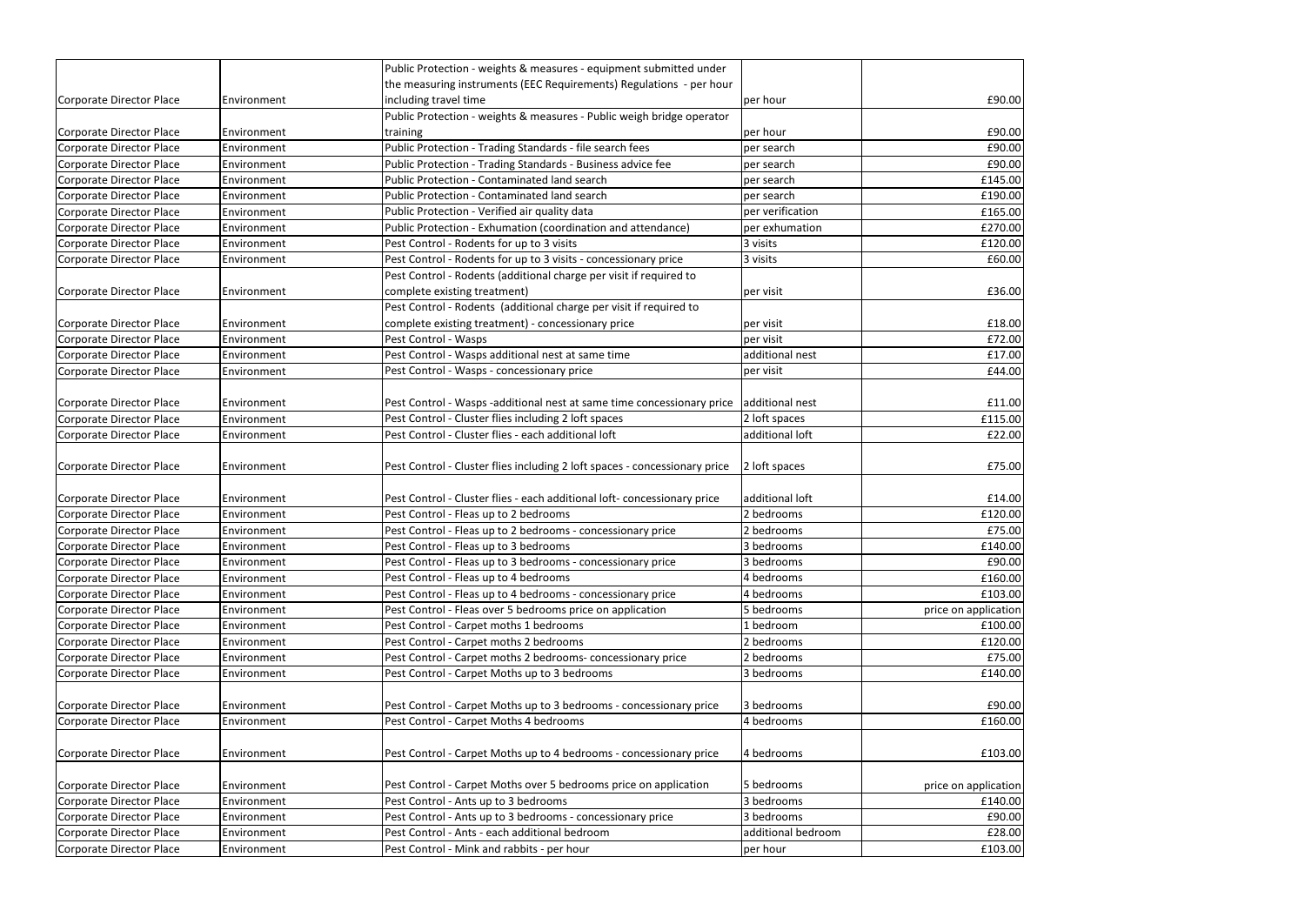|                          |             | Pest Control - Squirrel Trapping (max. of 2 weeks treatment) customer   |                    |         |
|--------------------------|-------------|-------------------------------------------------------------------------|--------------------|---------|
| Corporate Director Place | Environment | to check trap                                                           | per treatment      | £156.00 |
|                          |             | Pest Control - Squirrels (max. of 2 weeks treatment) - customer to      |                    |         |
| Corporate Director Place | Environment | check trap concessionary price                                          | per treatment      | £100.00 |
|                          |             | Pest Control - Squirrels per hour min 2 hours (where pest control check |                    |         |
| Corporate Director Place | Environment | the traps)                                                              | per hour           | £104.00 |
|                          |             | Pest Control - Squirrels per hour min 2 hours (where pest control check |                    |         |
| Corporate Director Place | Environment | the traps) - concessionary price                                        | per hour           | £70.00  |
|                          |             | Pest Control - Squirrels bait Only where officers feels appropriate     |                    |         |
| Corporate Director Place | Environment | Indoor only                                                             | per treatment      | £120.00 |
|                          |             | Pest Control - Squirrels bait Only where officers feels appropriate     |                    |         |
| Corporate Director Place | Environment | Indoor only - concessionary price                                       | per treatment      | £73.00  |
| Corporate Director Place | Environment | Pest Control - Cockroaches (2 visits)                                   | 2 visits           | £305.00 |
| Corporate Director Place | Environment | Pest Control - Cockroaches (2 visits) - concessionary price             | 2 visits           | £196.00 |
| Corporate Director Place | Environment | Pest Control - Cockroaches (additional visit)                           | additional visit   | £110.00 |
|                          |             |                                                                         |                    |         |
| Corporate Director Place | Environment | Pest Control - Cockroaches (additional visit) - concessionary price     | additional visit   | £71.00  |
| Corporate Director Place | Environment | Pest Control - Bedbugs 1 Bedroom House                                  | 1 bedroom          | £305.00 |
| Corporate Director Place | Environment | Pest Control - Bedbugs 1 Bedroom House - concessionary price            | 1 bedroom          | £196.00 |
| Corporate Director Place | Environment | Pest Control - Bedbugs each additional bedroom                          | additional bedroom | £110.00 |
|                          |             |                                                                         |                    |         |
| Corporate Director Place | Environment | Pest Control - Bedbugs each additional bedroom - concessionary price    | additional bedroom | £71.00  |
| Corporate Director Place | Environment | Pest Control - Bedbug survey fee                                        | per survey         | £78.00  |
| Corporate Director Place | Environment | Pest Control - Bedbug survey fee - concessionary price                  | per survey         | £51.00  |
| Corporate Director Place | Environment | Pest Control - Advice visit fee if no treatment necessary               | per advice         | £42.00  |
| Corporate Director Place | Environment | Pest Control - Drain smoke test only as part of pest treatment          | per test           | £50.00  |
| Corporate Director Place | Environment | Pest Control - Drain CCTV survey only as part of pest treatment         | per test           | £140.00 |
| Corporate Director Place | Environment | Pest Control - Drain CCTV survey concessionary price                    | per test           | £92.00  |
| Corporate Director Place | Environment | Pest Control - Visits where no material used                            | per visit          | £68.00  |
| Corporate Director Place | Environment | Pest Control - Additional cost if invoice required                      | per invoice        | £42.00  |
| Corporate Director Place | Environment | Pest Control - End of tenancy/house purchase inspection                 | per inspection     | £55.00  |
|                          |             | Pest Control - Moles (max. of 2 weeks treatment) customer to check      |                    |         |
| Corporate Director Place | Environment | trap                                                                    | per treatment      | £156.00 |
|                          |             | Pest Control - Moles (max. of 2 weeks treatment) - customer to check    |                    |         |
| Corporate Director Place | Environment | trap concessionary price                                                | per treatment      | £100.00 |
|                          |             | Pest Control - Moles per hour min 2 hours (where pest control check     |                    |         |
| Corporate Director Place | Environment | the traps)                                                              | per hour           | £104.00 |
|                          |             |                                                                         |                    |         |
| Corporate Director Place | Environment | Pest Control - Rodents per hour (External or both Internal & External)  | per hour           | £103.00 |
| Corporate Director Place | Environment | Pest Control - Squirrels per hour                                       | per hour           | £103.00 |
| Corporate Director Place | Environment | Pest Control - Wasps - advance payment                                  | per payment        | £73.00  |
| Corporate Director Place | Environment | Pest Control - Wasps invoiced                                           | per invoice        | £115.00 |
| Corporate Director Place | Environment | Pest Control - Multiple wasp nest in same visit                         | per visit          | £17.00  |
| Corporate Director Place | Environment | Pest Control - Bedbugs / cockroaches per hour                           | per hour           | £103.00 |
| Corporate Director Place | Environment | Pest Control - Insects per hour                                         | per hour           | £103.00 |
| Corporate Director Place | Environment | Pest Control - Call out fee if no treatment necessary                   | call out           | £54.00  |
| Corporate Director Place | Environment | Pest Control - Contract rate                                            | per contract       | £99.00  |
| Corporate Director Place | Environment | Pest Control - Invoice fee if not commercial                            | per invoice        | £42.00  |
| Corporate Director Place | Environment | Pest Control - Rodents Internal treatment Up to 3 visits                | per treatment      | £200.00 |
| Corporate Director Place | Environment | Pest Control - Additional per visit to follow on Rodents internal       | per visit          | £70.00  |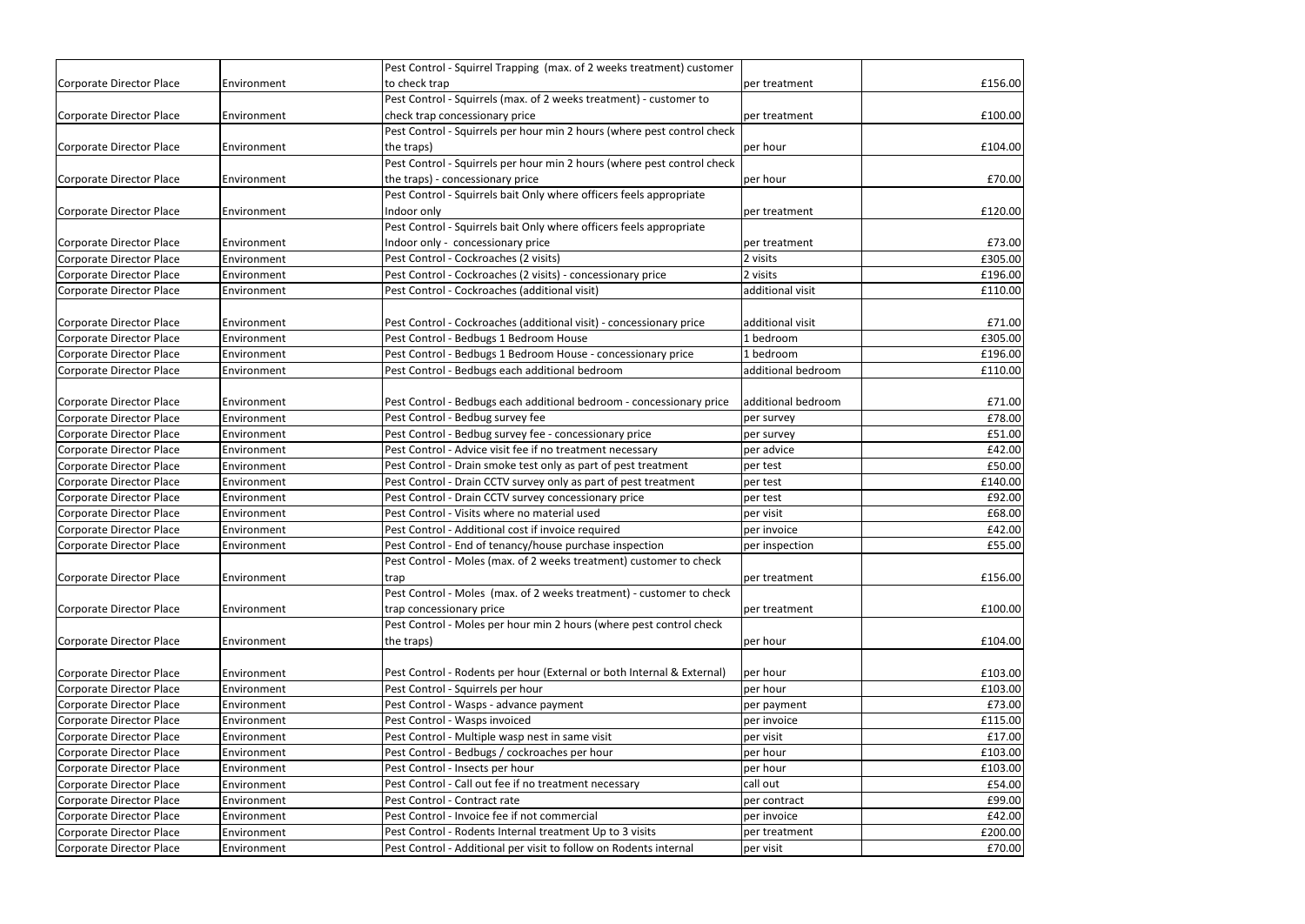| Corporate Director Place        | Environment | Pest Control - EFK Servicing with sticky traps & Bulbs                     | per service | £50.00  |
|---------------------------------|-------------|----------------------------------------------------------------------------|-------------|---------|
| Corporate Director Place        | Environment | Pest Control - EFK Servicing with bulbs                                    | per service | £40.00  |
| Corporate Director Place        | Environment | Pest Control - EFK Servicing no materials                                  | per service | £30.00  |
|                                 |             |                                                                            |             |         |
| Corporate Director Place        | Environment | Pest Control - EFK Servicing as a Contract Visit Sticky Traps & Bulbs      | per service | £40.00  |
| Corporate Director Place        | Environment | Pest Control - EFK Servicing as a Contract Visit Sticky Traps              | per service | £30.00  |
| Corporate Director Place        | Environment | Pest Control - EFK Servicing as a contract visit no materials              | per service | £20.00  |
| Corporate Director Place        | Environment | Pest Control - Wasp trap (during treatment)                                | per trap    | £17.00  |
| Corporate Director Place        | Environment | Pest Control - Wasp trap (with survey fee)                                 | per trap    | £48.00  |
| Corporate Director Place        | Environment | Pest Control - Drain stopper 4 inch (100mm)                                | per item    | £24.00  |
| Corporate Director Place        | Environment | Pest Control - Drain stopper 4 inch (100mm) fitted                         | per item    | £66.00  |
| Corporate Director Place        | Environment | Pest Control - Drain stopper 6 inch (150 mm)                               | per item    | £31.00  |
| Corporate Director Place        | Environment | Pest Control - Drain stopper 6 inch (150 mm) fitted                        | per item    | £72.00  |
| Corporate Director Place        | Environment | Pest Control - Rat Wall 4 inch fitted                                      | per item    | £195.00 |
| Corporate Director Place        | Environment | Pest Control - Rat Wall 6 inch fitted                                      | per item    | £240.00 |
| Corporate Director Place        | Environment | Pest Control - Bayer Flying Insect spray or similar                        | per item    | £15.00  |
| Corporate Director Place        | Environment | Pest Control - Moth trap - Diamond                                         | per item    | £4.90   |
| Corporate Director Place        | Environment | Pest Control - Moth trap - Blk & white                                     | per item    | £5.50   |
| Corporate Director Place        | Environment | Pest Control - Odour Control - Odour Counteractant                         | per item    | £7.90   |
| Corporate Director Place        | Environment | Pest Control - Insect identification                                       | per item    | £22.00  |
| <b>Corporate Director Place</b> | Environment | Pest Control - bed bug moats                                               | per item    | £27.00  |
| Corporate Director Place        | Environment | Pest Control - sealing around pipes (with a treatment)                     | per item    | £32.00  |
| Corporate Director Place        | Environment | Pest Control - air vents small Plastic                                     | per item    | £28.00  |
| Corporate Director Place        | Environment | Pest Control - air vents Small stainless steel                             | per item    | £34.00  |
| Corporate Director Place        | Environment | Pest Control - air vents medium Plastic                                    | per item    | £31.00  |
| Corporate Director Place        | Environment | Pest Control - air vents medium stainless steel                            | per item    | £38.00  |
| Corporate Director Place        | Environment | Pest Control - air vents large Plastic                                     | per item    | £34.00  |
| Corporate Director Place        | Environment | Pest Control - air vents large stainless steel                             | per item    | £42.00  |
| Corporate Director Place        | Environment | Pest Control - Mole trap pack                                              | per item    | £70.00  |
| Corporate Director Place        | Environment | Pest Control - Electric Fly Killer(EFK) White (Exc fitting)                | per item    | £170.00 |
| Corporate Director Place        | Environment | Pest Control - Electric fly Killer (EFK) Silver (Exc fitting)              | per item    | £200.00 |
|                                 |             |                                                                            |             |         |
| Corporate Director Place        | Environment | Pest Control - Electric Fly Killer (EFK) Cluster Flies White (Exc fitting) | per item    | £180.00 |
| Corporate Director Place        | Environment | Pest Control - Redtop fly trap                                             | per item    | £19.00  |
|                                 |             | Anti-Social Behaviour - Charge for closure orders under the Anti-social    |             |         |
| Corporate Director Place        | Environment | Behaviour, Crime and Policing Act 2014                                     | per order   | £400.00 |
| Corporate Director Place        | Environment | Heritage - Photocopies A3 black & white                                    | per item    | £1.00   |
| Corporate Director Place        | Environment | Heritage - Photocopies A4 black & white                                    | per item    | E0.70   |
| Corporate Director Place        | Environment | Heritage - Photocopies A3 colour                                           | per item    | E2.00   |
| Corporate Director Place        | Environment | Heritage - Photocopies A4 colour                                           | per item    | £1.30   |
| Corporate Director Place        | Environment | Heritage - Computer screen prints colour                                   | per item    | £1.00   |
| Corporate Director Place        | Environment | Heritage - Prints from Microforms A4                                       | per item    | f1.20   |
| Corporate Director Place        | Environment | Heritage - Prints from Microforms A3                                       | per item    | £1.75   |
| Corporate Director Place        | Environment | Heritage - Cost of prints made by staff A4                                 | per item    | £2.70   |
| Corporate Director Place        | Environment | Heritage - Cost of prints made by staff A3                                 | per item    | E3.40   |
| Corporate Director Place        | Environment | Heritage - Sale of duplicate microfiche (per fiche)                        | per item    | £5.00   |
| Corporate Director Place        | Environment | Heritage - Photographs - 1 digital image emailed                           | per item    | £8.00   |
| Corporate Director Place        | Environment | Heritage - Photographs - saved to CD                                       | per item    | £8.00   |
| Corporate Director Place        | Environment | Heritage - Digital image printed on A4 photographic paper                  | per item    | E9.00   |
| Corporate Director Place        | Environment | Heritage - Digital image printed on 6" x 4" photographic paper             | per item    | £8.00   |
|                                 |             |                                                                            |             |         |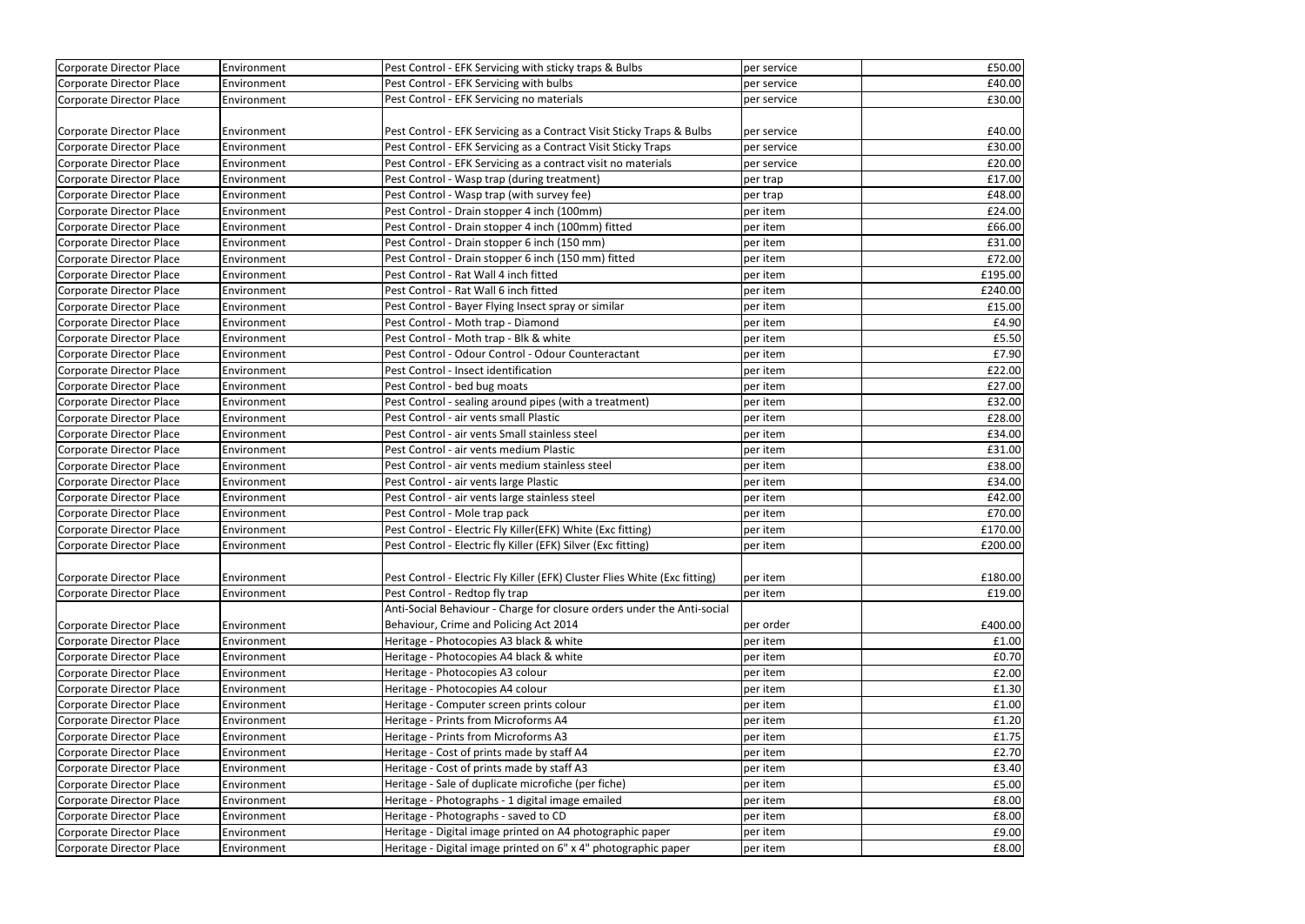| Corporate Director Place | Environment     | Heritage - Reproduction Fee minimum by negotiation                                                      | per fee                  | £45.00    |
|--------------------------|-----------------|---------------------------------------------------------------------------------------------------------|--------------------------|-----------|
| Corporate Director Place | Environment     | Heritage - UK and World rights, minimum by negotiation                                                  | per negotiation          | £95.00    |
|                          |                 | Heritage - Facility fee for filming & location work - by negotiation,                                   |                          |           |
| Corporate Director Place | Environment     | minimum                                                                                                 | per fee                  | £150.00   |
| Corporate Director Place | Environment     | Heritage - Damaged Stock - hardback - minimum                                                           | per item                 | £30.00    |
| Corporate Director Place | Environment     | Heritage - Damaged Stock - paperback - minimum                                                          | per item                 | £14.00    |
| Corporate Director Place | Environment     | Heritage - Research Fee - 1/2 hour                                                                      | per 1/2 hour             | £18.00    |
| Corporate Director Place | Environment     | Heritage - Research Fee - hour                                                                          | per hour                 | £36.00    |
| Corporate Director Place | Environment     | Heritage - Research Express Service                                                                     | per service              | £72.00    |
| Corporate Director Place | Environment     | Heritage - Minimum charge for sending items by post                                                     | per item                 | £9.00     |
|                          |                 | Heritage - Minimum charge premium service for scanning and emailing                                     |                          |           |
| Corporate Director Place | Environment     | documents in one day                                                                                    | per day                  | £14.00    |
| Corporate Director Place | Environment     | Waste Services - Green Waste collection charge                                                          | per bin                  | £60.00    |
| Corporate Director Place | Environment     | Waste Services - VCSE household recycling centre permit 6 visits                                        | 6 visits                 | £61.00    |
|                          |                 |                                                                                                         |                          |           |
| Corporate Director Place | Environment     | Waste Services - VCSE household recycling centre permit 12 visits                                       | 12 visits                | £98.00    |
| Corporate Director Place | Environment     | Section 106 Waste Container Contribution (SPD) - per Household                                          | per household            | £101.00   |
|                          |                 | Section 106 Waste Container Contribution (SPD) - Flats 1-5 per                                          |                          |           |
| Corporate Director Place | Environment     | apartment                                                                                               | Flats 1-5 per apartment  | £101.00   |
|                          |                 | Section 106 Waste Container Contribution (SPD) - Flats 6-10 per bin                                     |                          |           |
| Corporate Director Place | Environment     | store                                                                                                   | Flats 6-10 per bin store | £815.00   |
|                          |                 | Section 106 Waste Container Contribution (SPD) - Flats 11-14 per bin                                    | Flats 11-14 per bin      |           |
| Corporate Director Place | Environment     | store                                                                                                   | store                    | £1,545.00 |
|                          |                 | Section 106 Waste Container Contribution (SPD) - Flats 15-18 per bin                                    | Flats 15-18 per bin      |           |
| Corporate Director Place | Environment     | store                                                                                                   | store                    | £2,276.00 |
|                          |                 | Waste Management - Bulky Waste collection fee £28 per item to fully                                     |                          |           |
| Corporate Director Place | Environment     | recover contract costs                                                                                  | per item                 | £28.00    |
|                          |                 | STANDARD VEHICLE CROSSING APPLICATION - For the creation of a                                           |                          |           |
| Corporate Director Place | <b>Highways</b> | vehicle access/For the extension of a vehicle access                                                    | per application          | £222.35   |
|                          |                 |                                                                                                         |                          |           |
|                          |                 | RETROSPECTIVE VEHICLE CROSSING APPLICATION - For a certificate of                                       |                          |           |
| Corporate Director Place | <b>Highways</b> | lawful use of an access that has been unlawfully created                                                | per application          | £333.53   |
|                          |                 |                                                                                                         |                          |           |
|                          |                 | COMMERCIAL VEHICLE CROSSING APPLICATION - For the creation of a                                         |                          |           |
|                          |                 | vehicle access onto a commercial development/For the creation of a                                      |                          |           |
| Corporate Director Place | <b>Highways</b> | vehicle access onto a new development - first access                                                    | per application          | £222.35   |
|                          |                 |                                                                                                         |                          |           |
|                          |                 | COMMERCIAL VEHICLE CROSSING APPLICATION - For the creation of a                                         |                          |           |
|                          |                 | vehicle access onto a commercial development/For the creation of a                                      |                          |           |
| Corporate Director Place | <b>Highways</b> | vehicle access onto a new development - per additional access                                           | per application          | £111.18   |
|                          |                 | ADMINISTRATION FEE - For re-issuing of a licence/For a change of                                        |                          |           |
|                          |                 | contractor on a licence and re-issue/For copies of licences or                                          |                          |           |
| Corporate Director Place | <b>Highways</b> | completion certificates following their misplacement                                                    | per application          | £27.32    |
|                          |                 |                                                                                                         |                          |           |
|                          |                 | ADDITIONAL INSPECTION FEE - For any inspection conducted after 18                                       |                          |           |
| Corporate Director Place | <b>Highways</b> | months of the licence being issued<br>TRANSFER OF APPLICATION FEE - For changing the applicant to a new | per application          | £67.50    |
|                          |                 |                                                                                                         |                          |           |
|                          |                 | applicant on live applications/For changing the applicant to a new                                      |                          |           |
|                          |                 | applicant on granted applications that have not been signed off as                                      |                          |           |
| Corporate Director Place | <b>Highways</b> | completed to highway specification                                                                      | per application          | £36.42    |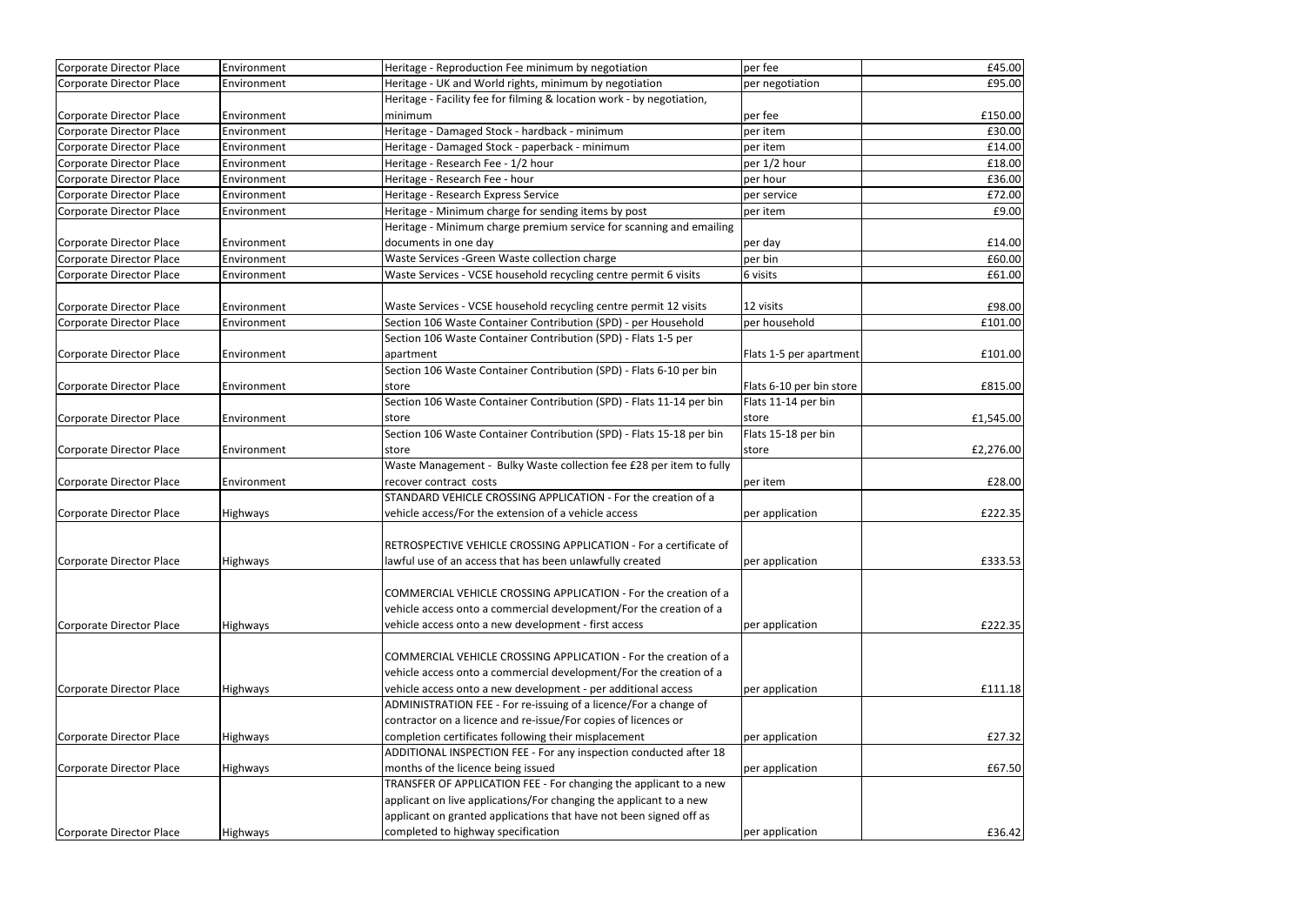|                                 |                      | Local Highways - Skips & Scaffolding fees and charges £85 - More than 3                      |                    |                                        |
|---------------------------------|----------------------|----------------------------------------------------------------------------------------------|--------------------|----------------------------------------|
| Corporate Director Place        | Highways & Transport | days notice                                                                                  | per licence        | £85.00                                 |
|                                 |                      | Local Highways - Skips & Scaffolding fees and charges £100 - less than 3                     |                    |                                        |
| Corporate Director Place        | Highways & Transport | days notice                                                                                  | per licence        | £100.00                                |
| Corporate Director Place        | Highways & Transport | Post 16 standard charge £850                                                                 | per person         | £850.00                                |
| Corporate Director Place        | Highways & Transport | Post 16 lower charge £300                                                                    | per person         | £300.00                                |
| Corporate Director Place        | Highways & Transport | Spare seat charges - Primary - less than 3 miles                                             | per term           | £130.00                                |
| Corporate Director Place        | Highways & Transport | Spare seat charges - Primary - 3 miles or more                                               | per term           | £185.00                                |
| <b>Corporate Director Place</b> | Highways & Transport | Spare seat charges - Secondary - less than 3 miles                                           | per term           | £172.00                                |
| Corporate Director Place        | Highways & Transport | Spare seat charges - Secondary - 3 miles or more                                             | per term           | £213.00                                |
| Corporate Director Place        | Highways & Transport | Spare seat charges - Post 16 (Sixth From/College) - less than 3 miles                        | per term           | £253.00                                |
| Corporate Director Place        | Highways & Transport | Spare seat charges - Post 16 (Sixth From/College) - 3 miles or more                          | per term           | £356.00                                |
| Corporate Director Resources    | IT                   | Street Naming & Numbering Fees - Addition of house/Company Name<br>or House/Company Renaming | per house/company  | £66.70                                 |
|                                 |                      |                                                                                              |                    |                                        |
| Corporate Director Resources    | ΙT                   | Street Naming & Numbering Fees - New Developments first address                              | First address      | £146.70                                |
|                                 |                      | Street Naming & Numbering Fees - New Developments additional                                 |                    |                                        |
| Corporate Director Resources    | IΤ                   | address                                                                                      | additional address | £53.36                                 |
| Corporate Director People       | Living & Ageing Well | Gypsies & Traveller - Rent per traveller pitch per week (old site)                           | per week           | £70.79                                 |
| Corporate Director People       | Living & Ageing Well | Gypsies & Traveller - Rent per traveller pitch per week (new site, old<br>tenant)            | per week           | £98.90                                 |
|                                 |                      | Gypsies & Traveller - Rent per traveller pitch per week (new site, new                       |                    |                                        |
| Corporate Director People       | Living & Ageing Well | tenant)                                                                                      | per week           | £106.18                                |
| Corporate Director People       | Living & Ageing Well | Kingsbury Hostel - flats & crash pads                                                        | Per week           | £109.31                                |
| Corporate Director People       | Living & Ageing Well | Kingsbury Hostel - bungalow x 3 as room rather than one unit                                 | Per week           | £137.41                                |
| Corporate Director Place        | Planning             | Pre-Application Planning Advice - Do I need planning permission                              | Per request        | £55.00                                 |
| Corporate Director Place        | Planning             | Pre-Application Planning Advice - Planning history of a site                                 | Per request        | £55.00                                 |
|                                 |                      | Pre-Application Planning Advice - Level 1 - Householder and minor                            |                    |                                        |
| Corporate Director Place        | Planning             | works                                                                                        | Per request        | £100.00                                |
|                                 |                      | Pre-Application Planning Advice - Level 2 - Small residential and                            |                    |                                        |
| Corporate Director Place        | Planning             | commercial                                                                                   | Per request        | £230.00                                |
|                                 |                      | Pre-Application Planning Advice - Level 3 - Medium scale residential and                     |                    |                                        |
| Corporate Director Place        | Planning             | commercial                                                                                   | Per request        | £400.00                                |
|                                 |                      | Pre-Application Planning Advice - Level 4 - large scale residential and                      |                    |                                        |
| Corporate Director Place        | Planning             | commercial                                                                                   | Per request        | £750.00                                |
| Corporate Director Place        | Planning             | Pre-Application Planning Advice - Level 5 - Small scale major                                | Per request        | £1,500.00                              |
| Corporate Director Place        | Planning             | Pre-Application Planning Advice - Level 6 - Large scale major                                | per request        | 10% of the planning application<br>fee |
| Corporate Director Place        | Planning             | Pre-Application Planning Advice - Solar Energy - under 1 hectare                             | per request        | £100.00                                |
|                                 |                      |                                                                                              |                    | 10% of the planning application        |
| Corporate Director Place        | Planning             | Pre-Application Planning Advice - Solar Energy - over 1 hectare                              | per request        | fee                                    |
|                                 |                      | Pre-Application Planning Advice - Wind turbines and Battery Storage                          |                    |                                        |
| Corporate Director Place        | Planning             | Units - under 1 hectare                                                                      | per request        | £500.00                                |
|                                 |                      | Pre-Application Planning Advice - Wind turbines and Battery Storage                          |                    | 10% of the planning application        |
| Corporate Director Place        | Planning             | Units - over 1 hectare                                                                       | per request        | fee                                    |
| Corporate Director Place        | Planning             | Pre-Application Planning Advice - additional meetings                                        | per request        | £220.00                                |
|                                 |                      | Planning - Waste & Mineral developments - 1,000 - 9,999m2 gross                              |                    |                                        |
| Corporate Director Place        | Planning             | floor area and local scale waste facilities                                                  | per request        | £953.00                                |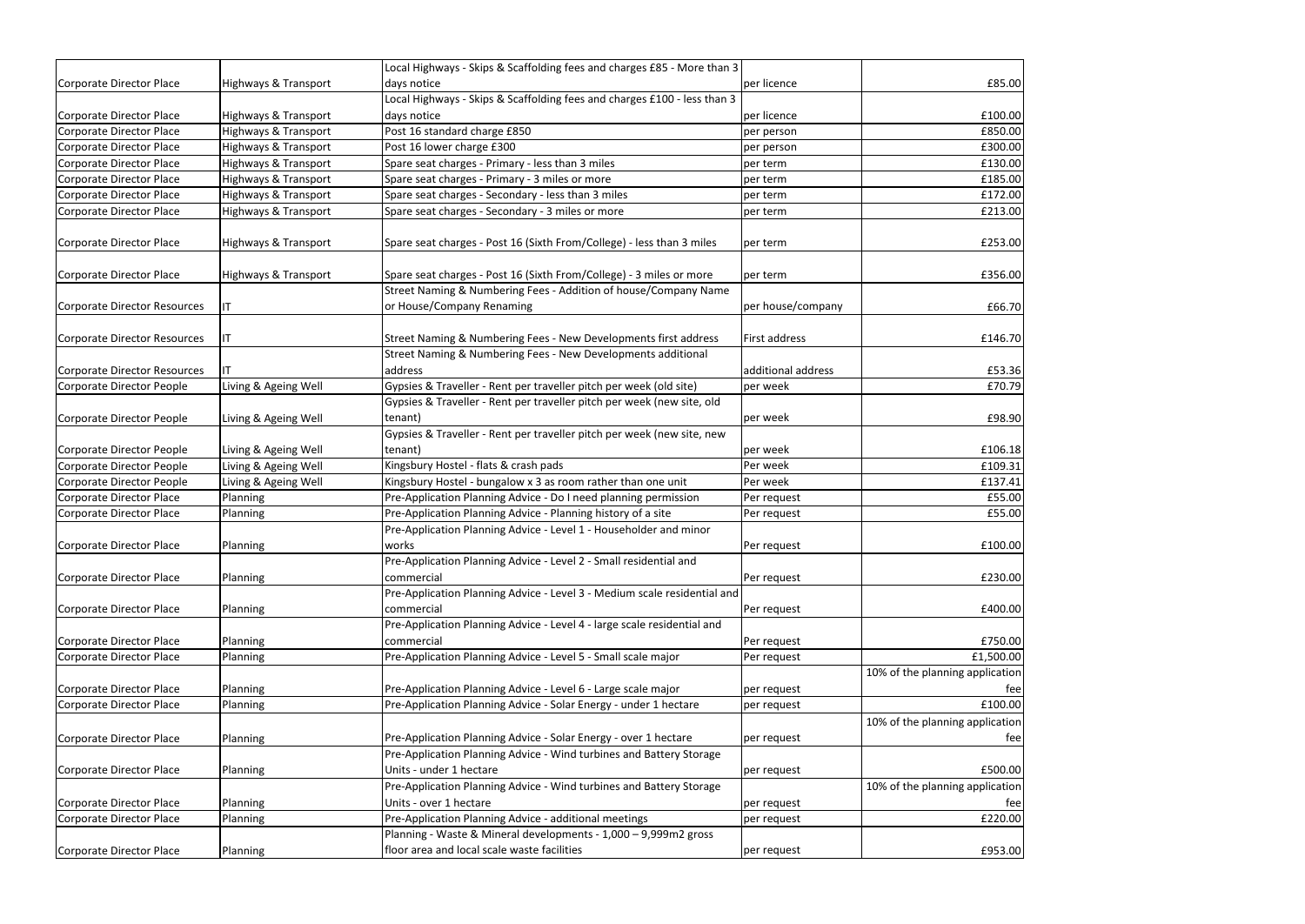|                          |          | Planning - Waste & Mineral developments - Over 10,000m2 gross floor       |                 |           |
|--------------------------|----------|---------------------------------------------------------------------------|-----------------|-----------|
| Corporate Director Place | Planning | area and strategic scale waste facilities                                 | per request     | £1,270.00 |
|                          |          | Planning - Waste & Mineral developments - Any new quarry or mine          |                 |           |
| Corporate Director Place | Planning | and any extensions to existing                                            | per request     | £698.00   |
|                          |          |                                                                           |                 |           |
| Corporate Director Place | Planning | Planning - Waste & Mineral developments - All other quarry proposals      | per request     | £254.00   |
| Corporate Director Place | Planning | Planning - High Hedge Complaints                                          | Per complaint   | £500.00   |
| Corporate Director Place | Planning | Planning - Admin fee for returning applications                           | per application | £20.00    |
| Corporate Director Place | Planning | Planning - Local Land Charges - LLC1 Residential                          | per search      | £30.00    |
| Corporate Director Place | Planning | Planning - Local Land Charges - LLC1 Commercial                           | per search      | £30.00    |
| Corporate Director Place | Planning | Planning - Local Land Charges - Expedited LLC1 Residential                | per search      | £50.00    |
| Corporate Director Place | Planning | Planning - Local Land Charges - Expedited LLC1 Commercial                 | per search      | £50.00    |
| Corporate Director Place | Planning | Planning - Local Land Charges - Con 29 Residential                        | per search      | £145.00   |
| Corporate Director Place | Planning | Planning - Local Land Charges - Con 29 Commercial                         | per search      | £200.00   |
| Corporate Director Place | Planning | Planning - Local Land Charges - Expedited Con 29 Residential              | per search      | £225.00   |
| Corporate Director Place | Planning | Planning - Local Land Charges - Expedited Con 29 Commercial               | per search      | £300.00   |
| Corporate Director Place | Planning | Planning - Local Land Charges - Con 290 (each) Residential                | per search      | £22.00    |
| Corporate Director Place | Planning | Planning - Local Land Charges - Con 290 (each) Commercial                 | per search      | £22.00    |
| Corporate Director Place | Planning | Planning - Local Land Charges - Expedited Con 290 (each) Residential      | per search      | £33.00    |
| Corporate Director Place | Planning | Planning - Local Land Charges - Expedited Con 290 (each) Commercial       | per search      | £33.00    |
| Corporate Director Place | Planning | Planning - Local Land Charges - Parcels (Residential) LLC1                | Per parcel      | £5.00     |
| Corporate Director Place | Planning | Planning - Local Land Charges - Parcels (Residential) Con 29              | Per parcel      | £12.00    |
| Corporate Director Place | Planning | Planning - Local Land Charges - Parcels (Commercial) LLC1                 | Per parcel      | £5.00     |
| Corporate Director Place | Planning | Planning - Local Land Charges - Parcels (Commercial) CON 29               | Per parcel      | £20.00    |
|                          |          |                                                                           |                 |           |
| Corporate Director Place | Planning | Planning - Local Land Charges - Expedited Parcels (Residential) LLC1      | Per parcel      | £7.50     |
| Corporate Director Place | Planning | Planning - Local Land Charges - Expedited Parcels (Residential) Con 29    | Per parcel      | £18.00    |
| Corporate Director Place | Planning | Planning - Local Land Charges - Expedited Parcels (Commercial) LLC1       | Per parcel      | £7.50     |
| Corporate Director Place | Planning | Planning - Local Land Charges - Expedited Parcels (Commercial) Con 29     | Per parcel      | £30.00    |
|                          |          | Planning - Local Land Charges - Solicitors enquiry (Residential and       |                 |           |
| Corporate Director Place | Planning | Commercial)                                                               | per enquiry     | £30.00    |
|                          |          | Planning - Local Land Charges - Expedited Solicitors enquiry (Residential |                 |           |
| Corporate Director Place | Planning | and Commercial)                                                           | per enquiry     | £45.00    |
| Corporate Director Place | Planning | Planning - Local Land Charges - Duplicate copy of search                  | per copy        | £10.00    |
|                          |          | Planning - Local Land Charges - Cancellation fee (application before      |                 |           |
| Corporate Director Place | Planning | search progressed)                                                        | Per search      | £20.00    |
|                          |          |                                                                           |                 |           |
| Corporate Director Place | Planning | Building control - Table A New Dwelling (up to 200m2) - 1 Dwellings       | per application | £948.00   |
| Corporate Director Place | Planning | Building control - Table A New Dwelling (up to 200m2) - 2 Dwellings       | per application | £1,326.00 |
| Corporate Director Place | Planning | Building control - Table A New Dwelling (up to 200m2) - 3 Dwellings       | per application | £1,626.00 |
|                          |          |                                                                           |                 |           |
| Corporate Director Place | Planning | Building control - Table A New Dwelling (up to 200m2) - 4 Dwellings       | per application | £2,100.00 |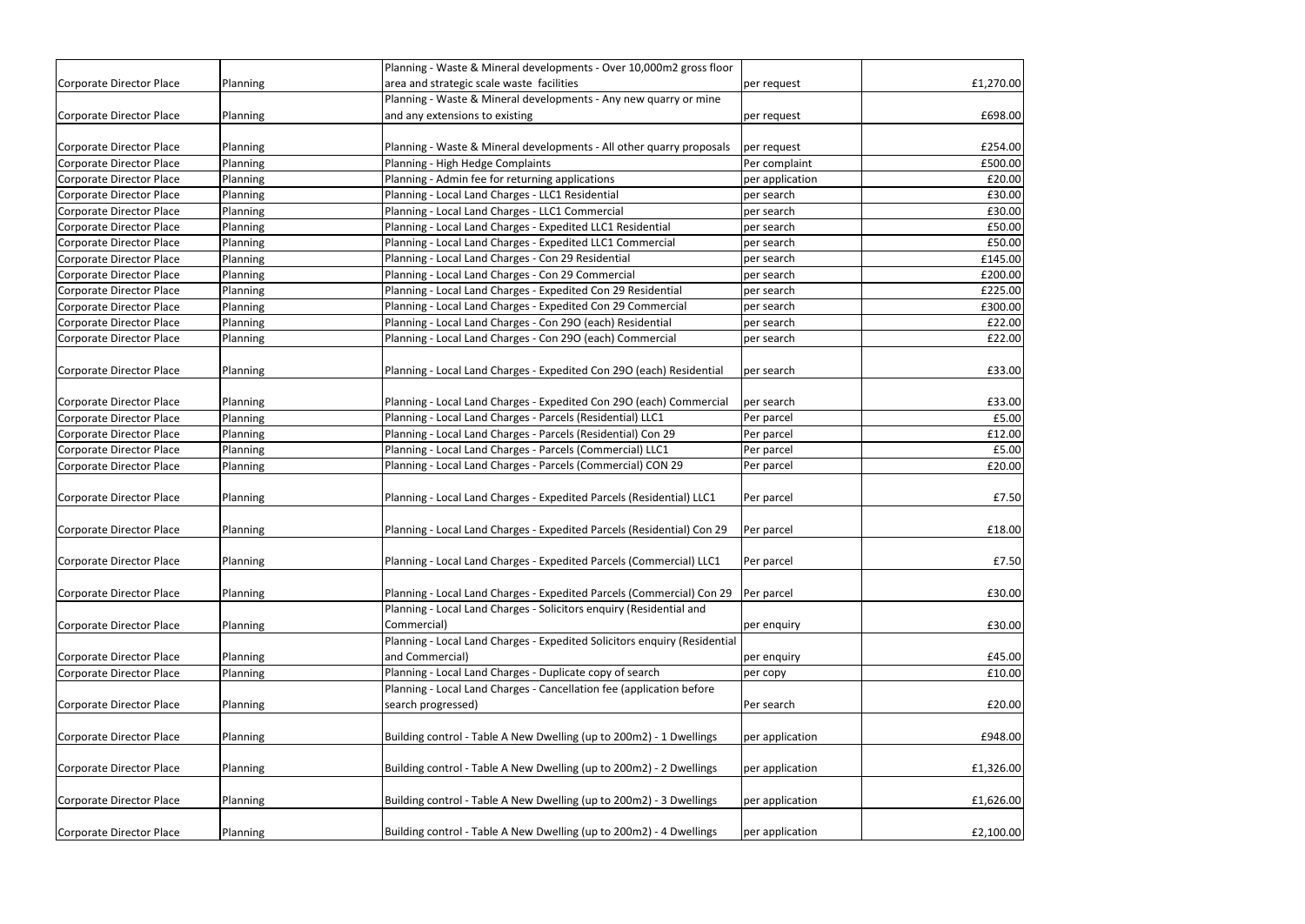| Corporate Director Place        | Planning | Building control - Table A New Dwelling (up to 200m2) - 5 Dwellings                                                                                                                       | per application | £2,394.00 |
|---------------------------------|----------|-------------------------------------------------------------------------------------------------------------------------------------------------------------------------------------------|-----------------|-----------|
| Corporate Director Place        | Planning | Building control - Table A New Dwelling (up to 200m2) - 6 Dwellings                                                                                                                       | per application | £2,724.00 |
| Corporate Director Place        | Planning | Building control - Table A New Dwelling (up to 200m2) - 7 Dwellings                                                                                                                       | per application | £3,054.00 |
| Corporate Director Place        | Planning | Building control - Table A New Dwelling (up to 200m2) - 8 Dwellings                                                                                                                       | per application | £3,354.00 |
| Corporate Director Place        | Planning | Building control - Table A New Dwelling (up to 200m2) - 9 Dwellings                                                                                                                       | per application | £3,672.00 |
| Corporate Director Place        | Planning | Building control - Table A New Dwelling (up to 200m2) - 10 Dwellings                                                                                                                      | per application | £4,032.00 |
| Corporate Director Place        | Planning | Building Control - Table B - Conversion of garage in to living<br>accommodation                                                                                                           | per application | £354.00   |
| <b>Corporate Director Place</b> | Planning | Building Control - Table B - Garage and Car Ports up to 40m <sup>2</sup>                                                                                                                  | per application | £360.00   |
|                                 |          | Building Control - Table B - Electrical works (Non-competent persons                                                                                                                      |                 |           |
| Corporate Director Place        | Planning | scheme)                                                                                                                                                                                   | per application | £516.00   |
|                                 |          |                                                                                                                                                                                           |                 |           |
| Corporate Director Place        | Planning | Building Control - Table B - Garage and Car Ports over 40m <sup>2</sup> up to 60m <sup>2</sup>                                                                                            | per application | £426.00   |
|                                 |          |                                                                                                                                                                                           |                 |           |
| Corporate Director Place        | Planning | Building Control - Table B - Extensions and Loft Conversions up to 10m <sup>2</sup> per application<br>Building Control - Table B - Extensions and Loft Conversions over 10m <sup>2</sup> |                 | £528.00   |
|                                 |          | up to $20m^2$                                                                                                                                                                             | per application | £624.00   |
| Corporate Director Place        | Planning | Building Control - Table B - Extensions and Loft Conversions over 20m <sup>2</sup>                                                                                                        |                 |           |
| Corporate Director Place        | Planning | up to 40m <sup>2</sup>                                                                                                                                                                    | per application | £654.00   |
|                                 |          | Building Control - Table B - Extensions and Loft Conversions over 40m <sup>2</sup>                                                                                                        |                 |           |
| Corporate Director Place        | Planning | up to $60m^2$                                                                                                                                                                             | per application | £780.00   |
|                                 |          | Building Control - Table B - Extensions and Loft Conversions over 60m <sup>2</sup>                                                                                                        |                 |           |
| Corporate Director Place        | Planning | up to 80m <sup>2</sup>                                                                                                                                                                    | per application | £906.00   |
| Corporate Director Place        | Planning | Building Control - Table C - Estimated cost of works - 0-2000                                                                                                                             | per application | £258.00   |
| Corporate Director Place        | Planning | Building Control - Table C - Estimated cost of works - 2001-5000                                                                                                                          | per application | £312.00   |
| Corporate Director Place        | Planning | Building Control - Table C - Estimated cost of works - 5001-10000                                                                                                                         | per application | £420.00   |
| <b>Corporate Director Place</b> | Planning | Building Control - Table C - Estimated cost of works - 10001-15000                                                                                                                        | per application | £522.00   |
| <b>Corporate Director Place</b> | Planning | Building Control - Table C - Estimated cost of works - 15001-20000                                                                                                                        | per application | £558.00   |
| <b>Corporate Director Place</b> | Planning | Building Control - Table C - Estimated cost of works - 20001-30000                                                                                                                        | per application | £672.00   |
| Corporate Director Place        | Planning | Building Control - Table C - Estimated cost of works - 30001-40000                                                                                                                        | per application | £786.00   |
| Corporate Director Place        | Planning | Building Control - Table C - Estimated cost of works - 40001-50000                                                                                                                        | per application | £840.00   |
|                                 |          | Building Control - Table C - Estimated cost of works - Replacement                                                                                                                        |                 |           |
| Corporate Director Place        | Planning | windows                                                                                                                                                                                   | per application | £210.00   |
|                                 |          | Building Control - Table C - Estimated cost of works - Copy of                                                                                                                            |                 |           |
| Corporate Director Place        | Planning | completion certificate                                                                                                                                                                    | per application | £48.00    |
| <b>Corporate Director Place</b> | Planning | <b>Building Control - Demolition Notice</b>                                                                                                                                               | per notice      | £130.00   |
| Corporate Director Place        | Planning | Building Control - Re roofing                                                                                                                                                             | per application | £306.00   |
|                                 |          | Building Control - Table C - Estimated cost of works - Fire Risk                                                                                                                          |                 |           |
| Corporate Director Place        | Planning | Assessments (based on number of hours/hourly rate) hourly rate                                                                                                                            | per hour        | £75.00    |
|                                 |          | Pre application advice (to be taken off the application fee when                                                                                                                          |                 |           |
| Corporate Director Place        | Planning | submitted)                                                                                                                                                                                | per application | £75.00    |
| Corporate Director Place        | Planning | <b>Building Control - Electrical works</b>                                                                                                                                                | per application | £475.00   |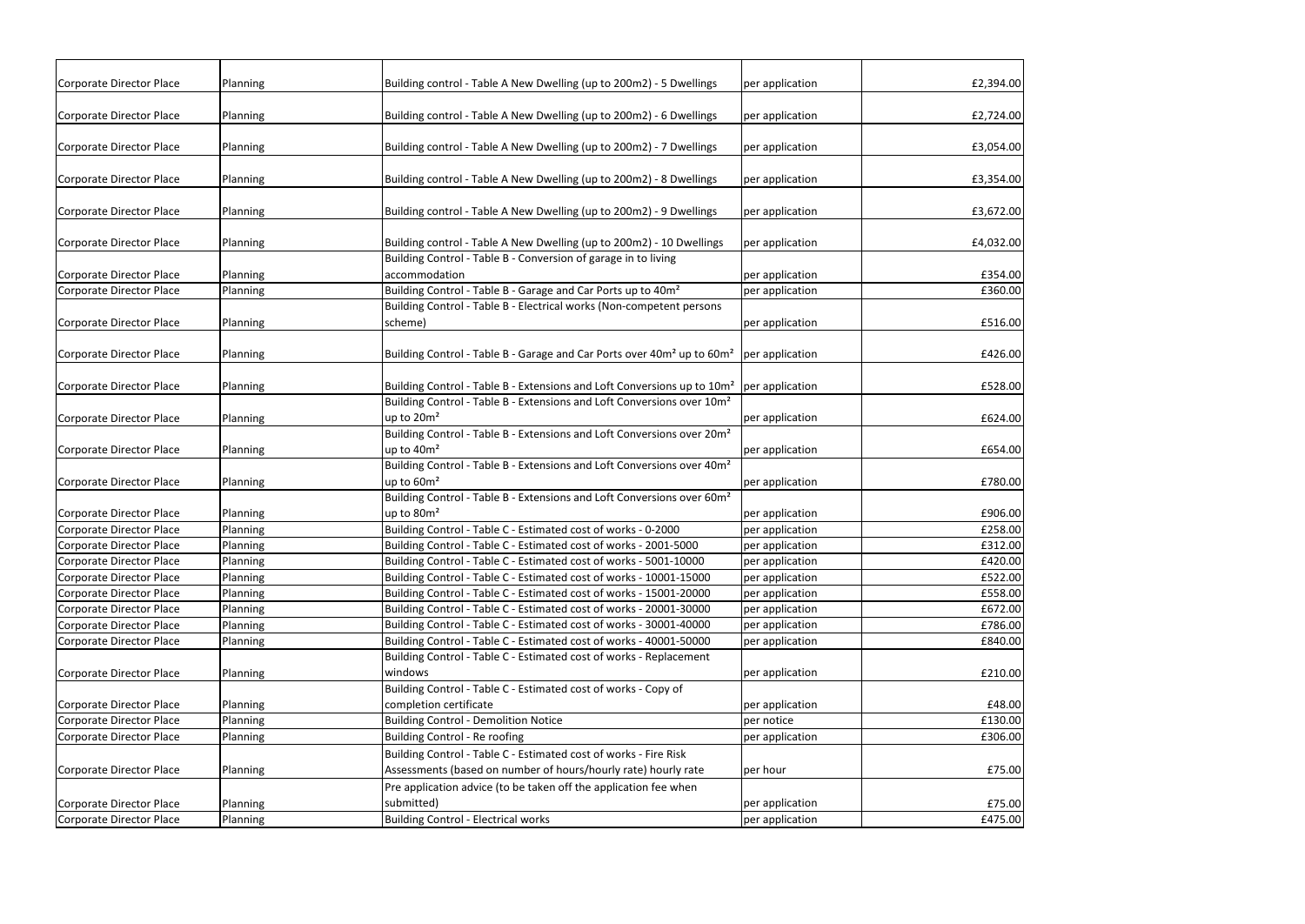| Corporate Director Place     | Planning                      | Re opening of old applications (payable to reopen an application that<br>has not had a site inspection in the previous five years) |                                    | £110.00                    |
|------------------------------|-------------------------------|------------------------------------------------------------------------------------------------------------------------------------|------------------------------------|----------------------------|
| Corporate Director Place     | Planning                      | Fastrack options available on application fees                                                                                     | per application<br>per application | 10% of the application fee |
|                              |                               |                                                                                                                                    |                                    |                            |
| Corporate Director Place     | Planning                      | S106 Monitoring Fees - Fixed fee for £250 per non-financial obligations                                                            | per obligation                     | £250.00                    |
|                              |                               | S106 Monitoring Fees - S106 financial obligations 1% of the total                                                                  |                                    | 1% of total financial      |
| Corporate Director Place     | Planning                      | financial contribution                                                                                                             | per agreement                      | contribution               |
|                              |                               |                                                                                                                                    |                                    |                            |
| Corporate Director Resources | Finance                       | A&BS Light Touch package (Schools)                                                                                                 | per package                        | £722.00                    |
|                              |                               |                                                                                                                                    |                                    |                            |
| Corporate Director Resources | Finance                       | A&BS Core package (Schools)                                                                                                        | per package                        | £1,620.00                  |
|                              |                               |                                                                                                                                    |                                    |                            |
| Corporate Director Resources | Finance                       | A&BS Enhanced package (Schools)                                                                                                    | per package                        | £2,256.00                  |
|                              |                               |                                                                                                                                    |                                    |                            |
| Corporate Director Resources | Finance                       | A&BS New Bursar / Finance Officer Support Package (Schools)                                                                        | per package                        | £787.00                    |
|                              |                               |                                                                                                                                    |                                    |                            |
| Corporate Director Resources | Finance                       | A&BS Headteachers' Financial Management Programme (Schools)                                                                        | per package                        | £722.00                    |
|                              |                               |                                                                                                                                    |                                    |                            |
| Corporate Director Resources | Finance                       | A&BS operational site visits (Schools)                                                                                             | per half day                       | £235.00                    |
|                              |                               |                                                                                                                                    |                                    |                            |
| Corporate Director Resources | Finance                       | A&BS Helpdesk (Schools)                                                                                                            | per package                        | £280.00                    |
|                              |                               |                                                                                                                                    |                                    |                            |
| Corporate Director People    | <b>Education &amp; Skills</b> | <b>BSS Advisory teacher (Schools)</b>                                                                                              | per day                            | £461.00                    |
|                              |                               |                                                                                                                                    |                                    |                            |
| Corporate Director People    | <b>Education &amp; Skills</b> | <b>BSS Behaviour Assistant (Schools)</b>                                                                                           | per day                            | £218.00                    |
|                              |                               |                                                                                                                                    |                                    |                            |
| Corporate Director People    | <b>Education &amp; Skills</b> | EY Support package for registered childminders (Schools)                                                                           | per package                        | £67.00                     |
|                              |                               |                                                                                                                                    |                                    |                            |
| Corporate Director People    | <b>Education &amp; Skills</b> | <b>ELSA Supervision (Schools)</b>                                                                                                  | per package                        | £151.00                    |
|                              |                               |                                                                                                                                    |                                    |                            |
| Corporate Director People    | <b>Education &amp; Skills</b> | <b>EWO Support (Schools)</b>                                                                                                       | per day                            | £346.00                    |
|                              |                               |                                                                                                                                    |                                    |                            |
| Corporate Director People    | <b>Education &amp; Skills</b> | Support for Travellers package: 6 week intervention (Schools)                                                                      | per package                        | £1,741.60                  |
|                              |                               |                                                                                                                                    |                                    |                            |
| Corporate Director People    | <b>Education &amp; Skills</b> | Support for Travellers package: 12 week intervention (Schools)                                                                     | per package                        | £3,257.61                  |
|                              |                               |                                                                                                                                    |                                    |                            |
| Corporate Director People    | <b>Education &amp; Skills</b> | Bilingual assistant package: short term 6 sessions (3 hours) (Schools)                                                             | per package                        | £690.65                    |
|                              |                               |                                                                                                                                    |                                    |                            |
| Corporate Director People    | <b>Education &amp; Skills</b> | Bilingual assistant package: full year 36 sessions (3 hours) (Schools)                                                             | per package                        | £4,061.59                  |
|                              |                               |                                                                                                                                    |                                    |                            |
| Corporate Director People    | <b>Education &amp; Skills</b> | <b>EMTAS Advisory Teacher (Schools)</b>                                                                                            | per day                            | £460.73                    |
|                              |                               |                                                                                                                                    |                                    |                            |
| Corporate Director People    | <b>Education &amp; Skills</b> | <b>EMTAS Advisory Teacher session (Schools)</b>                                                                                    | per half day                       | £251.31                    |
|                              |                               |                                                                                                                                    |                                    |                            |
| Corporate Director People    | <b>Education &amp; Skills</b> | <b>EMTAS Advisory Teacher session (Schools)</b>                                                                                    | per hour                           | £106.91                    |
|                              |                               |                                                                                                                                    |                                    |                            |
| Corporate Director People    | <b>Education &amp; Skills</b> | <b>EMTAS Bilingual Assistant (Schools)</b>                                                                                         | per day                            | £218.48                    |
|                              |                               |                                                                                                                                    |                                    |                            |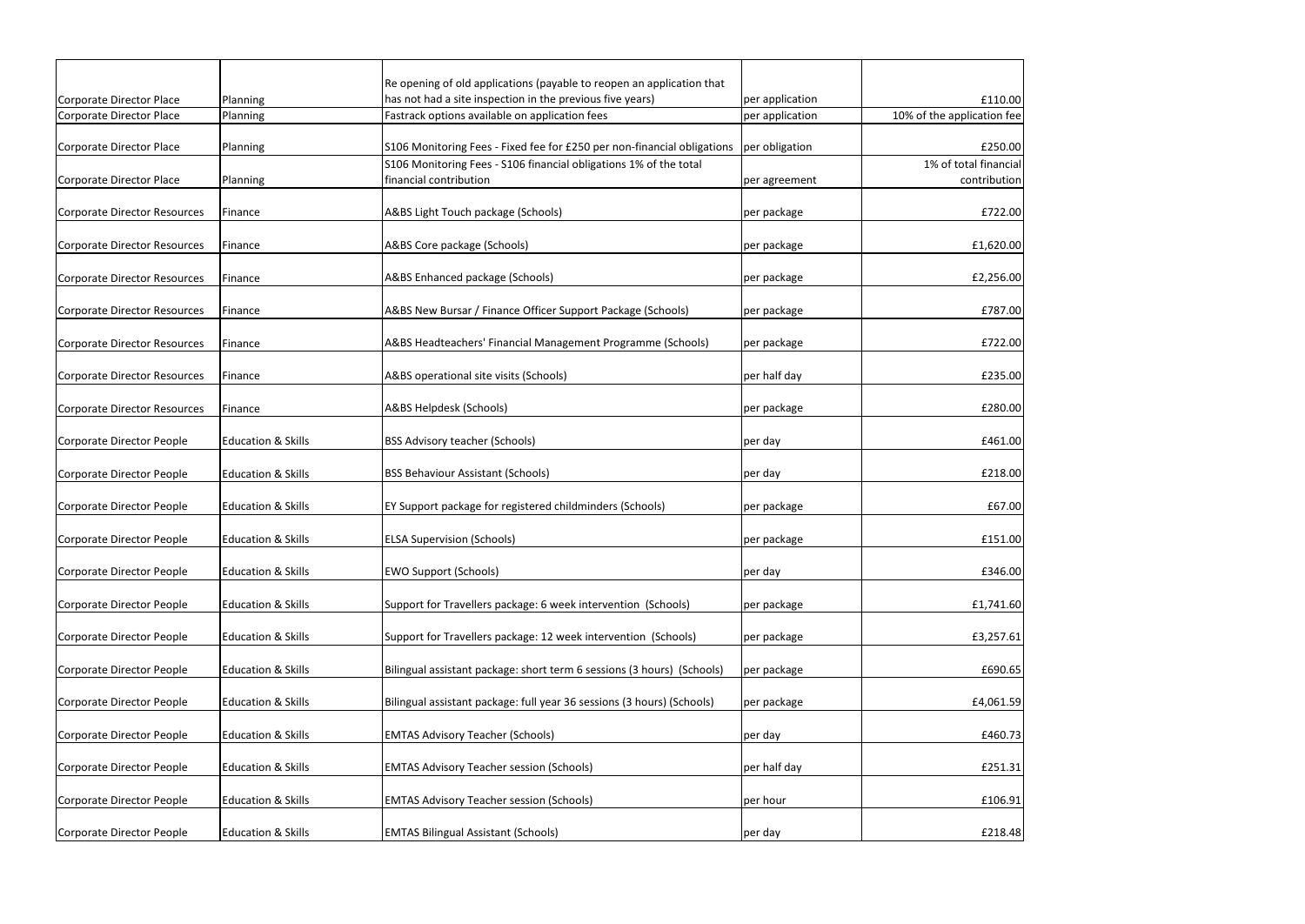| Corporate Director People    | <b>Education &amp; Skills</b> | <b>EMTAS Bilingual Assistant session (Schools)</b>       | per half day        | £118.86                                               |
|------------------------------|-------------------------------|----------------------------------------------------------|---------------------|-------------------------------------------------------|
| Corporate Director People    | <b>Education &amp; Skills</b> | <b>EMTAS Bilingual Assistant session (Schools)</b>       | per hour            | £53.46                                                |
| Corporate Director Resources | Finance                       | Free School Meals Eligibility Checking Service (Schools) | per pupil           | E0.74                                                 |
| <b>Chief Executive</b>       | <b>Public Health</b>          | Health & Safety package secondary (Schools)              | per package         | £1,601.00                                             |
| <b>Chief Executive</b>       | <b>Public Health</b>          | Health & Safety package large primary/special (Schools)  | per package         | £901.00                                               |
| <b>Chief Executive</b>       | <b>Public Health</b>          | Health & Safety package small primary (Schools)          | per package         | £433.00                                               |
| <b>Chief Executive</b>       | <b>Public Health</b>          | Learning outside the classroom and EVOLVE (Schools)      | per pupil           | £236 < 200 NOR, > 201 NOR<br>£1.18 per NOR            |
| <b>Chief Executive</b>       | <b>Public Health</b>          | HR Advisory (Schools)                                    | per staff headcount | £48.97                                                |
| <b>Chief Executive</b>       | <b>Public Health</b>          | HR Advisory LA schools package (Schools)                 | per package         | £197.91 flat rate plus £4.95 per<br><b>NOR</b>        |
| Corporate Director People    | <b>Education &amp; Skills</b> | LRH Platinum subscription (Schools)                      | per pupil           | £15.95                                                |
| Corporate Director People    | <b>Education &amp; Skills</b> | LRH Gold subscription (Schools)                          | per pupil           | £15.25                                                |
| Corporate Director People    | <b>Education &amp; Skills</b> | LRH Silver subscription (Schools)                        | per pupil           | £4.50                                                 |
| Corporate Director People    | <b>Education &amp; Skills</b> | LRH Bronze subscription (Schools)                        | per package         | £598.00                                               |
| Corporate Director People    | <b>Education &amp; Skills</b> | LRH School visitor (Schools)                             | per class           | £153.00                                               |
| Corporate Director People    | <b>Education &amp; Skills</b> | LRH School Library advice (Schools)                      | per hour            | £78.00                                                |
| Corporate Director People    | <b>Education &amp; Skills</b> | LRH Early Years package (Schools)                        | per package         | £419.00                                               |
| Corporate Director People    | <b>Education &amp; Skills</b> | LRH Childminder package (Schools)                        | per package         | £97.00                                                |
| <b>Chief Executive</b>       | HR&OD and Transformation      | Payroll Premium package (Schools)                        | per staff headcount | £77.06                                                |
| <b>Chief Executive</b>       | HR&OD and Transformation      | Payroll Standard package (Schools)                       | per staff headcount | £62.89                                                |
| <b>Chief Executive</b>       | HR&OD and Transformation      | payroll LA school package (Schools)                      | per package         | plus £4.21 per pupil & Payroll<br>£44.30 per employee |
| <b>Chief Executive</b>       | HR&OD and Transformation      | Wiltshire Rewards (Schools)                              | per staff headcount | £3.00                                                 |
| <b>Chief Executive</b>       | HR&OD and Transformation      | Headship recruitment administration (Schools)            | per package         | £260.00                                               |
| <b>Chief Executive</b>       | HR&OD and Transformation      | Advertising Basic x10 (LA) (Schools)                     | per package         | £332.00                                               |
| <b>Chief Executive</b>       | HR&OD and Transformation      | Advertising Basic x10 (Academy) (Schools)                | per package         | £807.00                                               |
|                              |                               |                                                          |                     |                                                       |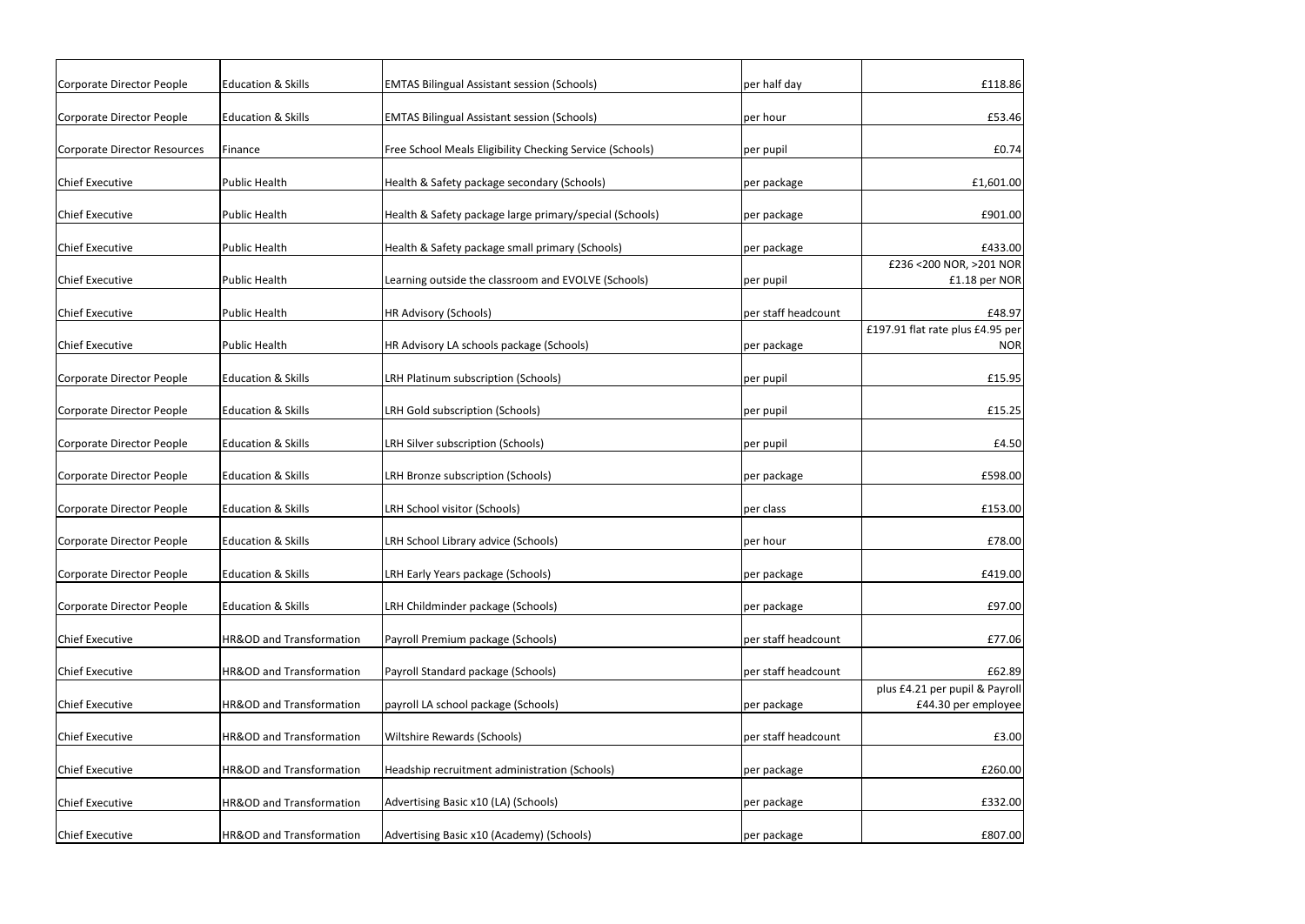| <b>Chief Executive</b>    | HR&OD and Transformation            | Advertising Basic x10 (External) (Schools)                | per package  | £1,187.00 |
|---------------------------|-------------------------------------|-----------------------------------------------------------|--------------|-----------|
| <b>Chief Executive</b>    | HR&OD and Transformation            | Advertising Standard x10 (LA) (Schools)                   | per package  | £522.00   |
| <b>Chief Executive</b>    | HR&OD and Transformation            | Advertising Standard x10 (Academy) (Schools)              | per package  | £997.00   |
| <b>Chief Executive</b>    | HR&OD and Transformation            | Advertising Standard x10 (External) (Schools)             | per package  | £1,377.00 |
| <b>Chief Executive</b>    | HR&OD and Transformation            | Advertising Premium x10 (LA) (Schools)                    | per package  | £665.00   |
| <b>Chief Executive</b>    | HR&OD and Transformation            | Advertising Premium x10 (Academy) (Schools)               | per package  | £1,140.00 |
| <b>Chief Executive</b>    | HR&OD and Transformation            | Advertising Premium x10 (External) (Schools)              | per package  | £1,520.00 |
| <b>Chief Executive</b>    | HR&OD and Transformation            | Advertising Basic x20 (LA) (Schools)                      | per package  | £630.00   |
| <b>Chief Executive</b>    | HR&OD and Transformation            | Advertising Basic x20 (Academy) (Schools)                 | per package  | £1,530.00 |
| <b>Chief Executive</b>    | HR&OD and Transformation            | Advertising Basic x20 (External) (Schools)                | per package  | £2,250.00 |
| <b>Chief Executive</b>    | HR&OD and Transformation            | Advertising Standard x20 (LA) (Schools)                   | per package  | £990.00   |
| <b>Chief Executive</b>    | HR&OD and Transformation            | Advertising Standard x20 (Academy) (Schools)              | per package  | £1,890.00 |
| <b>Chief Executive</b>    | HR&OD and Transformation            | Advertising Standard x20 (External) (Schools)             | per package  | £2,610.00 |
| <b>Chief Executive</b>    | HR&OD and Transformation            | Advertising Premium x20 (LA) (Schools)                    | per package  | £1,260.00 |
| <b>Chief Executive</b>    | HR&OD and Transformation            | Advertising Premium x20 (Academy) (Schools)               | per package  | £2,160.00 |
| <b>Chief Executive</b>    | <b>HR&amp;OD and Transformation</b> | Advertising Premium x20 (External) (Schools)              | per package  | £2,880.00 |
| Corporate Director Place  | <b>Highways Operations</b>          | <b>Bikeability (Schools)</b>                              | per pupil    | £5.70     |
| Corporate Director Place  | <b>Highways Operations</b>          | Scootability (Schools)                                    | per pupil    | £5.70     |
| Corporate Director People | <b>Education &amp; Skills</b>       | School Effectiveness Advice & support (Schools)           | per 2 hour   | £170.00   |
| Corporate Director People | <b>Education &amp; Skills</b>       | School Effectiveness Advice & support (Schools)           | per half day | £271.00   |
| Corporate Director People | <b>Education &amp; Skills</b>       | School Effectiveness Advice & support (Schools)           | per day      | £453.00   |
| Corporate Director People | <b>Education &amp; Skills</b>       | School Effectiveness Individual school training (Schools) | per 2 hour   | £230.00   |
| Corporate Director People | <b>Education &amp; Skills</b>       | School Effectiveness Individual school training (Schools) | per half day | £300.00   |
| Corporate Director People | <b>Education &amp; Skills</b>       | School Effectiveness Individual school training (Schools) | per day      | £500.00   |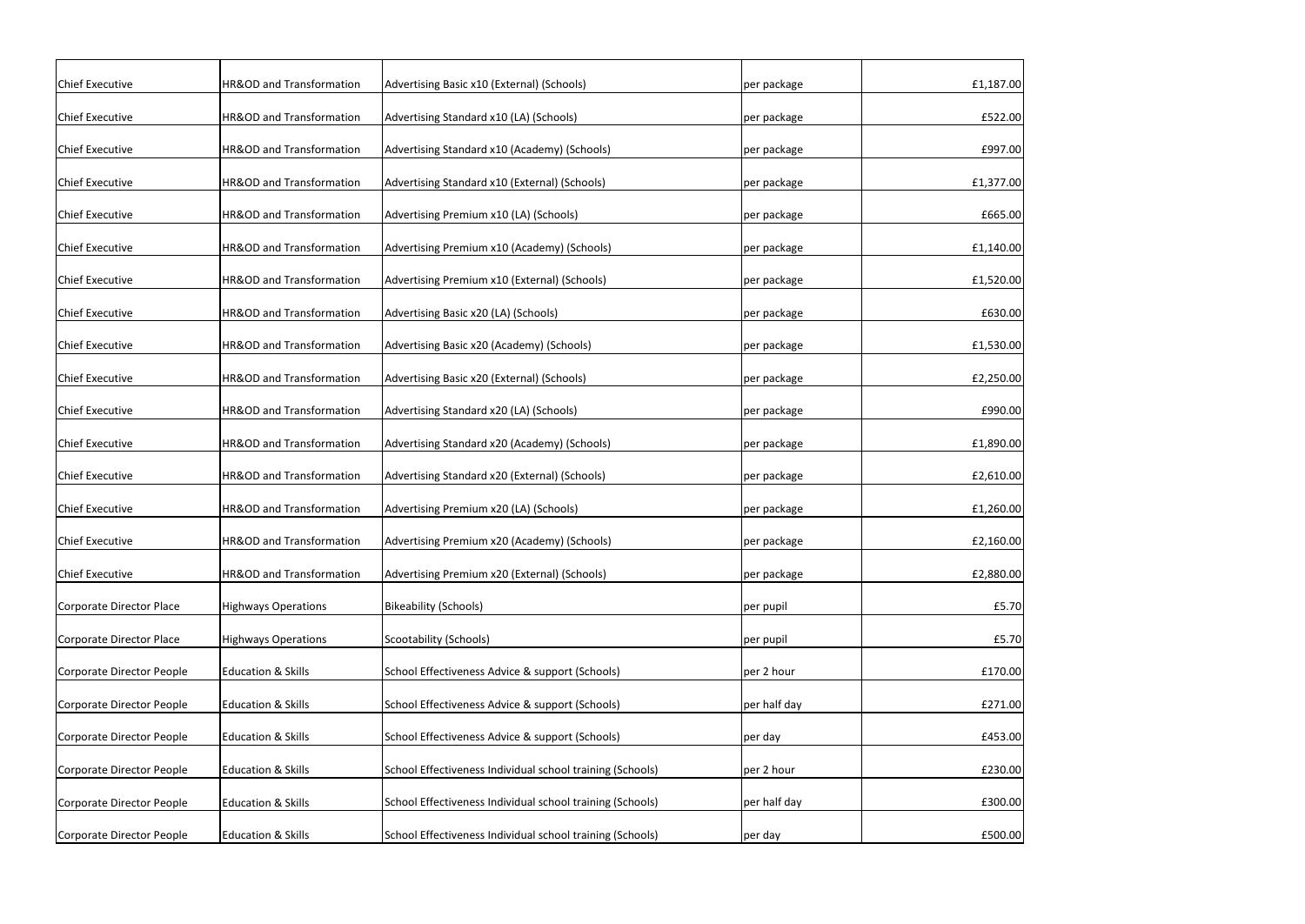| Corporate Director People | <b>Education &amp; Skills</b> | Headteacher recruitment package (Schools)                                                        | per package    | £1,178.00 |
|---------------------------|-------------------------------|--------------------------------------------------------------------------------------------------|----------------|-----------|
| Corporate Director People | <b>Education &amp; Skills</b> | Mark for Impact package (LA) (Schools)                                                           | per package    | £800.00   |
| Corporate Director People | <b>Education &amp; Skills</b> | Mark for Impact package (Academy) (Schools)                                                      | per package    | £1,500.00 |
| Corporate Director People | <b>Education &amp; Skills</b> | School Improvement package (Schools)                                                             | per package    | £1,850.00 |
| Corporate Director People | <b>Education &amp; Skills</b> | Headteacher performance management (Schools)                                                     | per package    | £374.00   |
| Corporate Director People | <b>Education &amp; Skills</b> | Pupil premium evaluation (Schools)                                                               | per package    | £416.00   |
| Corporate Director People | <b>Education &amp; Skills</b> | Spotlight pupil premium (Schools)                                                                | per package    | £624.00   |
| Corporate Director People | <b>Education &amp; Skills</b> | Early Career Teacher Appropriate Body Service (Schools)                                          | per package    | £100.00   |
| Corporate Director People | <b>Education &amp; Skills</b> | Early Career Teacher Appropriate Body Service (Schools)                                          | per package    | £200.00   |
| Corporate Director People | <b>Education &amp; Skills</b> | Moderation & Monitoring Registration (Schools)                                                   | per package    | £55.00    |
|                           | <b>Education &amp; Skills</b> |                                                                                                  |                | £686.00   |
| Corporate Director People |                               | Data package (Schools)                                                                           | per package    |           |
| Corporate Director People | <b>Education &amp; Skills</b> | Perspective Lite (Schools)                                                                       | per package    | £312.00   |
| Corporate Director People | <b>Education &amp; Skills</b> | School Governance Core package (Schools)                                                         | per package    | £1,203.00 |
| Corporate Director People | <b>Education &amp; Skills</b> | <b>School Governance Clerking Service (Schools)</b>                                              | per package    | £1,849.00 |
| Corporate Director People | <b>Education &amp; Skills</b> | <b>School Governance review (Schools)</b>                                                        | per package    | £989.00   |
| Corporate Director Place  | <b>Highways Operations</b>    | Burial fees -Burial in a grave -Burial of a body (coffin)                                        | Per burial     | £942.70   |
| Corporate Director Place  | <b>Highways Operations</b>    | Burial fees -Burial in a grave - Large Coffin Surcharge                                          | Per burial     | £258.55   |
| Corporate Director Place  | <b>Highways Operations</b>    | Burial fees -Burial of cremated remains -Burial of a body (ashes)                                | Per burial     | £319.20   |
| Corporate Director Place  | <b>Highways Operations</b>    | Burial Fees-Use of Chapels Bradford-on-Avon, Trowbridge or Westbury                              | Per chapel use | £163.85   |
| Corporate Director Place  | <b>Highways Operations</b>    | Burial Fees - Exclusive rights of Burial -Grave (Coffin) for 40 years                            | Per grave      | £844.83   |
| Corporate Director Place  | <b>Highways Operations</b>    | Burial Fees - Exclusive rights of Burial -Grave (Coffin) extension 10 years Per grave            |                | £211.21   |
|                           |                               | Burial Fees - Exclusive rights of Burial -Grave for 40 years (Child under                        |                |           |
| Corporate Director Place  | <b>Highways Operations</b>    | 15 years)                                                                                        | Per grave      | £425.60   |
| Corporate Director Place  | <b>Highways Operations</b>    | Burial Fees - Exclusive rights of Burial -Grave extension (Child-under 15<br>years old) 10 years | Per grave      | £106.40   |
|                           |                               |                                                                                                  |                |           |
| Corporate Director Place  | <b>Highways Operations</b>    | Burial Fees - Exclusive rights of Burial - Ashes plot 40 years                                   | Per plot       | £425.60   |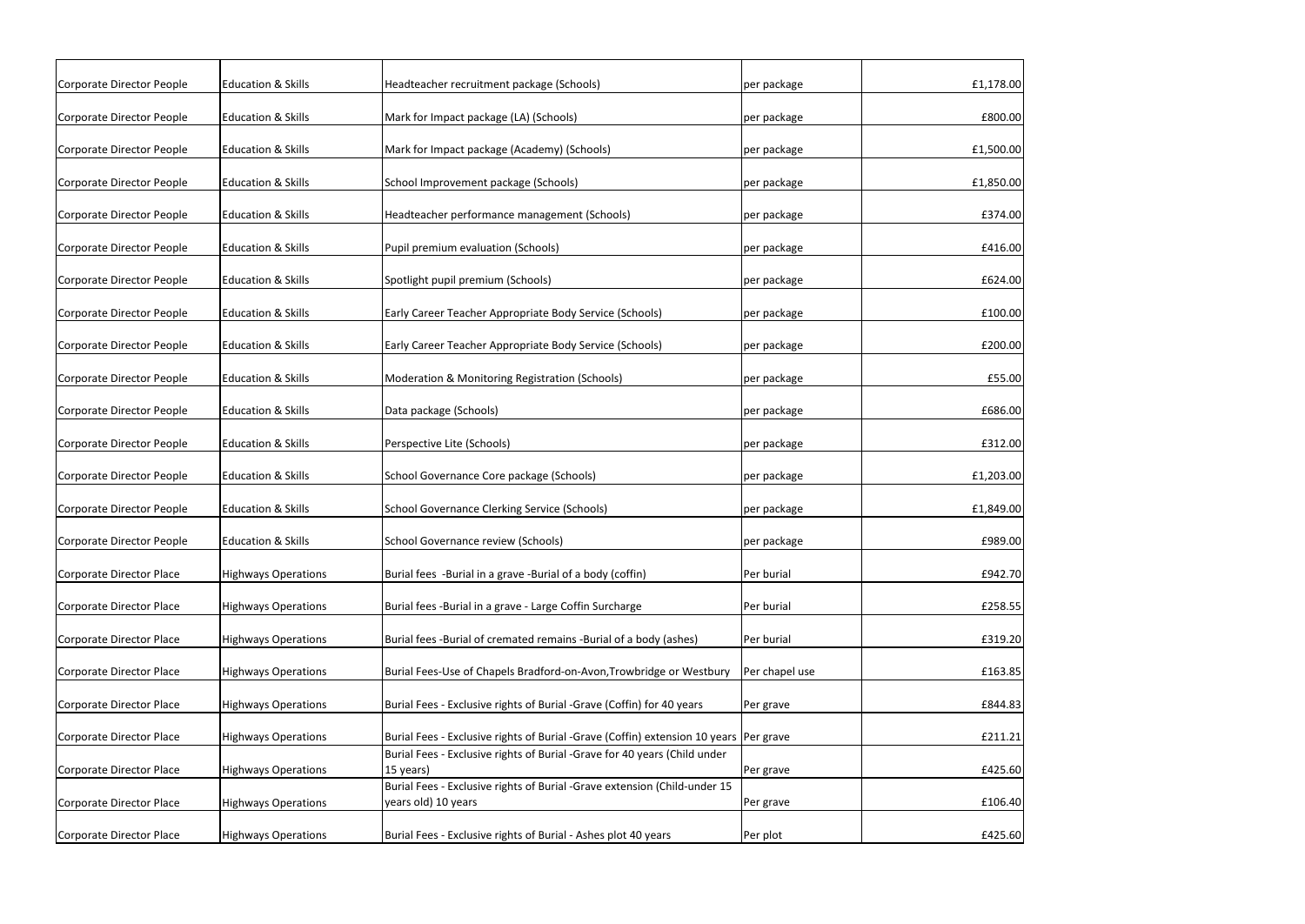| <b>Highways Operations</b> | Burial Fees - Exclusive rights of Burial - Ashes plot extension                        | Per plot                                                                                                                                                                                                                                                                                          | £106.40                                                                                                                                                                            |
|----------------------------|----------------------------------------------------------------------------------------|---------------------------------------------------------------------------------------------------------------------------------------------------------------------------------------------------------------------------------------------------------------------------------------------------|------------------------------------------------------------------------------------------------------------------------------------------------------------------------------------|
| <b>Highways Operations</b> | Memorials - Traditional - Style- Headstone 36 x 24 x 12                                | Per headstone                                                                                                                                                                                                                                                                                     | £254.29                                                                                                                                                                            |
| Highways Operations        | Memorials - Traditional -Style- Headstone (for kerbs) 36 x 36                          | Per headstone                                                                                                                                                                                                                                                                                     | £254.29                                                                                                                                                                            |
| <b>Highways Operations</b> | Memorials - Traditional -Style- Kerbs and or cover stone 36 x 84                       | Per Kerb or stone cover                                                                                                                                                                                                                                                                           | £401.12                                                                                                                                                                            |
| <b>Highways Operations</b> | Memorials - Traditional - Style- Vase 12 x 12 x 12                                     | <b>Per vase</b>                                                                                                                                                                                                                                                                                   | £46.82                                                                                                                                                                             |
| <b>Highways Operations</b> | Memorials - Traditional - Style- Statue (height 36)                                    | Per statue                                                                                                                                                                                                                                                                                        | £46.82                                                                                                                                                                             |
| <b>Highways Operations</b> | Memorials - Traditional -Style- Additional Inscription                                 | Per additional<br>inscription                                                                                                                                                                                                                                                                     | £114.91                                                                                                                                                                            |
| <b>Highways Operations</b> | Memorials - Cremated Remains - Style- Headstone 31 x 24 x 12                           | Per headstone                                                                                                                                                                                                                                                                                     | £254.29                                                                                                                                                                            |
| <b>Highways Operations</b> | Memorials - Cremated Remains - Style- Book Memorial 31 x 24 x 12                       | Per book memorial                                                                                                                                                                                                                                                                                 | £254.29                                                                                                                                                                            |
| <b>Highways Operations</b> | Memorials - Cremated Remains - Style- Tablet 24 x 24                                   | Per tablet                                                                                                                                                                                                                                                                                        | £254.29                                                                                                                                                                            |
| <b>Highways Operations</b> | Memorials - Cremated Remains - Style- Additional Inscription                           | Per additional<br>inscription                                                                                                                                                                                                                                                                     | £114.91                                                                                                                                                                            |
| <b>Highways Operations</b> | Memorials - Children's section - Style- Headstone 31 x 24 x 12                         | Per headstone                                                                                                                                                                                                                                                                                     | £254.29                                                                                                                                                                            |
| <b>Highways Operations</b> | Memorials - Children's section - Style- Headstone (for Kerbs) 31 x 36                  | Per headstone                                                                                                                                                                                                                                                                                     | £254.29                                                                                                                                                                            |
| <b>Highways Operations</b> | Memorials - Children's section - Style- kerbs and or cover stone 36 x 60               |                                                                                                                                                                                                                                                                                                   | £234.08                                                                                                                                                                            |
| <b>Highways Operations</b> | Memorials - Children's section - Style- Tablet 24 x 24                                 | Per tablet                                                                                                                                                                                                                                                                                        | £254.29                                                                                                                                                                            |
| <b>Highways Operations</b> | Memorials - Children's section -Style-Vase 12 x 12 x 12                                | Per vase                                                                                                                                                                                                                                                                                          | £46.82                                                                                                                                                                             |
| <b>Highways Operations</b> | Memorials - Children's section - Style- Statue (height 36)                             | Per statue                                                                                                                                                                                                                                                                                        | £46.82                                                                                                                                                                             |
|                            |                                                                                        | Per additional                                                                                                                                                                                                                                                                                    |                                                                                                                                                                                    |
|                            |                                                                                        |                                                                                                                                                                                                                                                                                                   | £114.91                                                                                                                                                                            |
|                            |                                                                                        |                                                                                                                                                                                                                                                                                                   | £254.29                                                                                                                                                                            |
|                            |                                                                                        |                                                                                                                                                                                                                                                                                                   |                                                                                                                                                                                    |
| <b>Highways Operations</b> | 36 x 36                                                                                | Per headstone                                                                                                                                                                                                                                                                                     | £254.29                                                                                                                                                                            |
|                            | Memorials - Hilperton -traditional section -Style-Kerbs and or cover                   |                                                                                                                                                                                                                                                                                                   |                                                                                                                                                                                    |
| <b>Highways Operations</b> | stone 36 x 36                                                                          | Per Kerb or stone cover                                                                                                                                                                                                                                                                           | £401.12                                                                                                                                                                            |
| <b>Highways Operations</b> | Memorials - Hilperton -traditional section -Style - Vase 12 x 12 x 12                  | Per vase                                                                                                                                                                                                                                                                                          | £46.82                                                                                                                                                                             |
|                            |                                                                                        |                                                                                                                                                                                                                                                                                                   | £46.82                                                                                                                                                                             |
|                            |                                                                                        |                                                                                                                                                                                                                                                                                                   |                                                                                                                                                                                    |
| <b>Highways Operations</b> |                                                                                        |                                                                                                                                                                                                                                                                                                   | £114.91                                                                                                                                                                            |
|                            | <b>Highways Operations</b><br><b>Highways Operations</b><br><b>Highways Operations</b> | Memorials - Children's section -Style- Additional Inscription<br>Memorials - Hilperton -traditional section -Style Headstone 36 x 24 x<br>12<br>Memorials - Hilperton -traditional section -Style Headstone (for Kerbs)<br>Memorials - Hilperton -traditional section -Style - Statue (height 36) | Per Kerb or stone cover<br>inscription<br>Per headstone<br>Per statue<br>Per additional<br>Memorials - Hilperton -traditional section -Style - Additional Inscription linscription |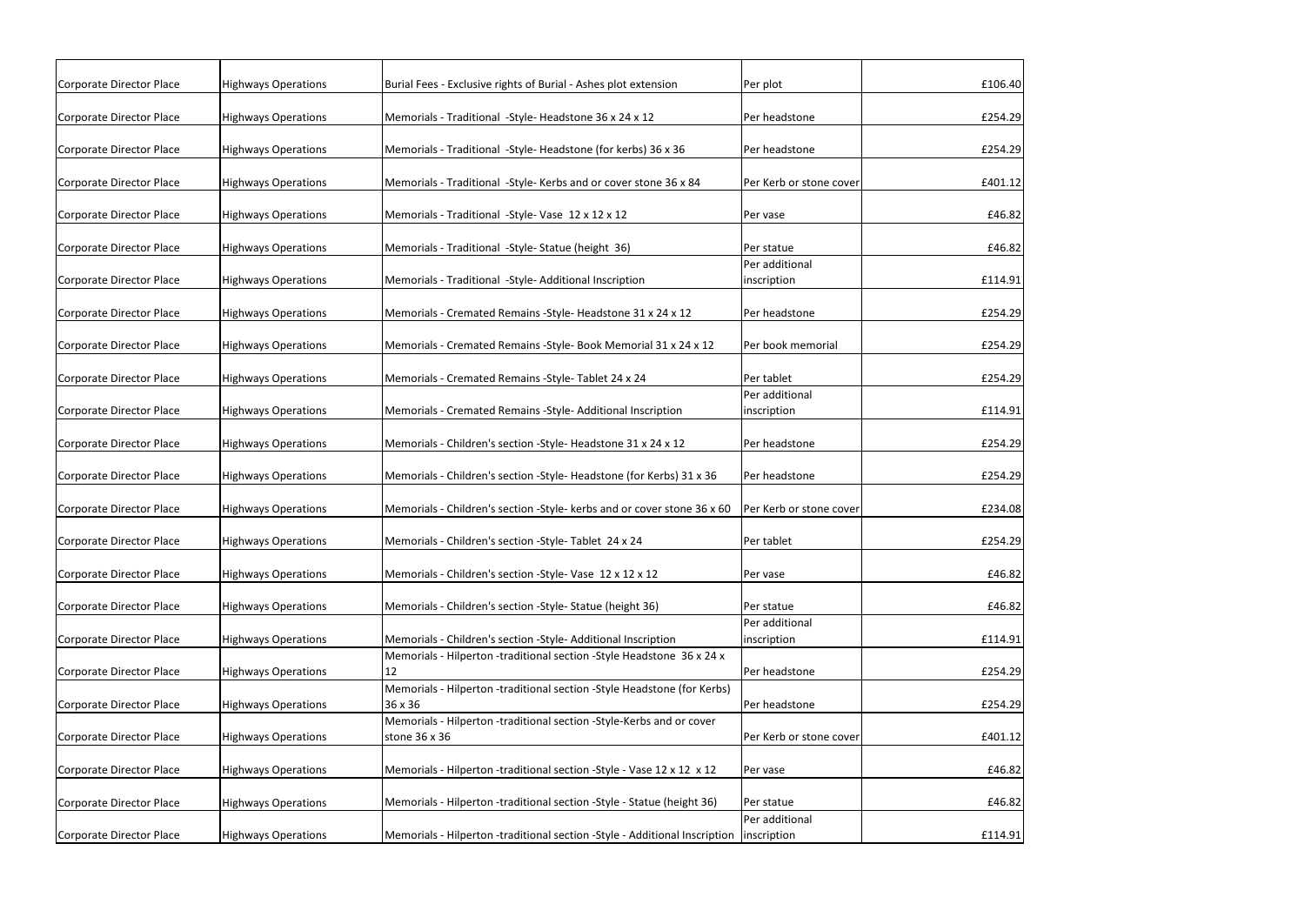| Corporate Director Place | <b>Highways Operations</b> | Memorials - Hilperton - Lawn section - Style - Headstone 31 x 24 x 12    | Per headstone           | £254.29 |
|--------------------------|----------------------------|--------------------------------------------------------------------------|-------------------------|---------|
|                          |                            |                                                                          | Per additional          |         |
| Corporate Director Place | <b>Highways Operations</b> | Memorials - Hilperton -Lawn section -Style -Additional Inscription       | inscription             | £114.91 |
|                          |                            | Memorials - Hilperton - Cremated Remains section - Style - Headstone     |                         |         |
| Corporate Director Place | <b>Highways Operations</b> | 31 x 24 x 12                                                             | Per headstone           | £254.29 |
|                          |                            | Memorials - Hilperton - Cremated Remains section - Style - Book          |                         |         |
| Corporate Director Place | <b>Highways Operations</b> | Memorial 31 x 24 x 12                                                    | Per book memorial       | £254.29 |
|                          |                            | Memorials - Hilperton - Cremated Remains section - Style - Tablet 24 x   |                         |         |
| Corporate Director Place | <b>Highways Operations</b> | 24                                                                       | Per tablet              | £254.29 |
|                          |                            | Memorials - Hilperton - Cremated Remains section - Style - Garden of     |                         |         |
| Corporate Director Place | <b>Highways Operations</b> | remembrance 16 x 12 x 3                                                  | Per stone               | £254.29 |
|                          |                            | Memorials - Hilperton - Cremated Remains section - Style - Additional    | Per additional          |         |
| Corporate Director Place | <b>Highways Operations</b> | Inscription                                                              | inscription             | £114.91 |
|                          |                            |                                                                          |                         |         |
| Corporate Director Place | <b>Highways Operations</b> | Memorials - Holt-traditional section - Style Headstone 36 x 24 x 12      | Per headstone           | £254.29 |
|                          |                            | Memorials - Holt -traditional section -Style Headstone (for Kerbs) 36 x  |                         |         |
| Corporate Director Place | <b>Highways Operations</b> | 36                                                                       | Per headstone           | £254.29 |
|                          |                            | Memorials - Holt -traditional section -Style-Kerbs and or cover stone 36 |                         |         |
| Corporate Director Place | <b>Highways Operations</b> | x 36                                                                     | Per Kerb or stone cover | £401.12 |
|                          |                            |                                                                          |                         |         |
| Corporate Director Place | <b>Highways Operations</b> | Memorials - Holt -traditional section -Style - Vase 12 x 12 x 12         | Per vase                | £46.82  |
| Corporate Director Place | <b>Highways Operations</b> | Memorials - Holt -traditional section -Style - Statue (height 36)        | Per statue              | £46.82  |
|                          |                            |                                                                          | Per additional          |         |
| Corporate Director Place | <b>Highways Operations</b> | Memorials - Holt -traditional section -Style - Additional Inscription    | inscription             | £114.91 |
|                          |                            |                                                                          |                         |         |
| Corporate Director Place | <b>Highways Operations</b> | Memorials - Holt -Lawn section -Style -Headstone 31 x 24 x 12            | Per headstone           | £254.29 |
|                          |                            |                                                                          | Per additional          |         |
| Corporate Director Place | <b>Highways Operations</b> | Memorials - Holt -Lawn section -Style -Additional Inscription            | inscription             | £114.91 |
|                          |                            | Memorials - Holt - Cremated Remains section - Style - Headstone 31 x     |                         |         |
| Corporate Director Place | <b>Highways Operations</b> | 24 x 12                                                                  | Per headstone           | £254.29 |
|                          |                            | Memorials - Holt - Cremated Remains section - Style - Book Memorial 31   |                         |         |
| Corporate Director Place | <b>Highways Operations</b> | x 24 x 12                                                                | Per book memorial       | £254.29 |
|                          |                            |                                                                          |                         |         |
| Corporate Director Place | <b>Highways Operations</b> | Memorials - Holt - Cremated Remains section - Style - Tablet 24 x 24     | Per tablet              | £254.29 |
|                          |                            | Memorials - Holt - Cremated Remains section - Style - Additional         | Per additional          |         |
| Corporate Director Place | <b>Highways Operations</b> | Inscription                                                              | inscription             | £114.91 |
|                          |                            | Memorials -Melksham -traditional section -Style Headstone 36 x 24 x      |                         |         |
| Corporate Director Place | <b>Highways Operations</b> | 12                                                                       | Per headstone           | £254.29 |
|                          |                            | Memorials - Melksham -traditional section -Style Headstone (for Kerbs)   |                         |         |
| Corporate Director Place | <b>Highways Operations</b> | 36 x 36                                                                  | Per headstone           | £254.29 |
|                          |                            | Memorials - Melksham -traditional section -Style-Kerbs and or cover      |                         |         |
| Corporate Director Place | <b>Highways Operations</b> | stone 36 x 36                                                            | Per Kerb or stone cover | £401.12 |
|                          |                            |                                                                          |                         |         |
| Corporate Director Place | <b>Highways Operations</b> | Memorials - Melksham -traditional section -Style - Vase 12 x 12 x 12     | Per vase                | £46.82  |
|                          |                            |                                                                          |                         |         |
| Corporate Director Place | <b>Highways Operations</b> | Memorials - Melksham -traditional section -Style - Statue (height 36)    | Per statue              | £46.82  |
|                          |                            |                                                                          |                         |         |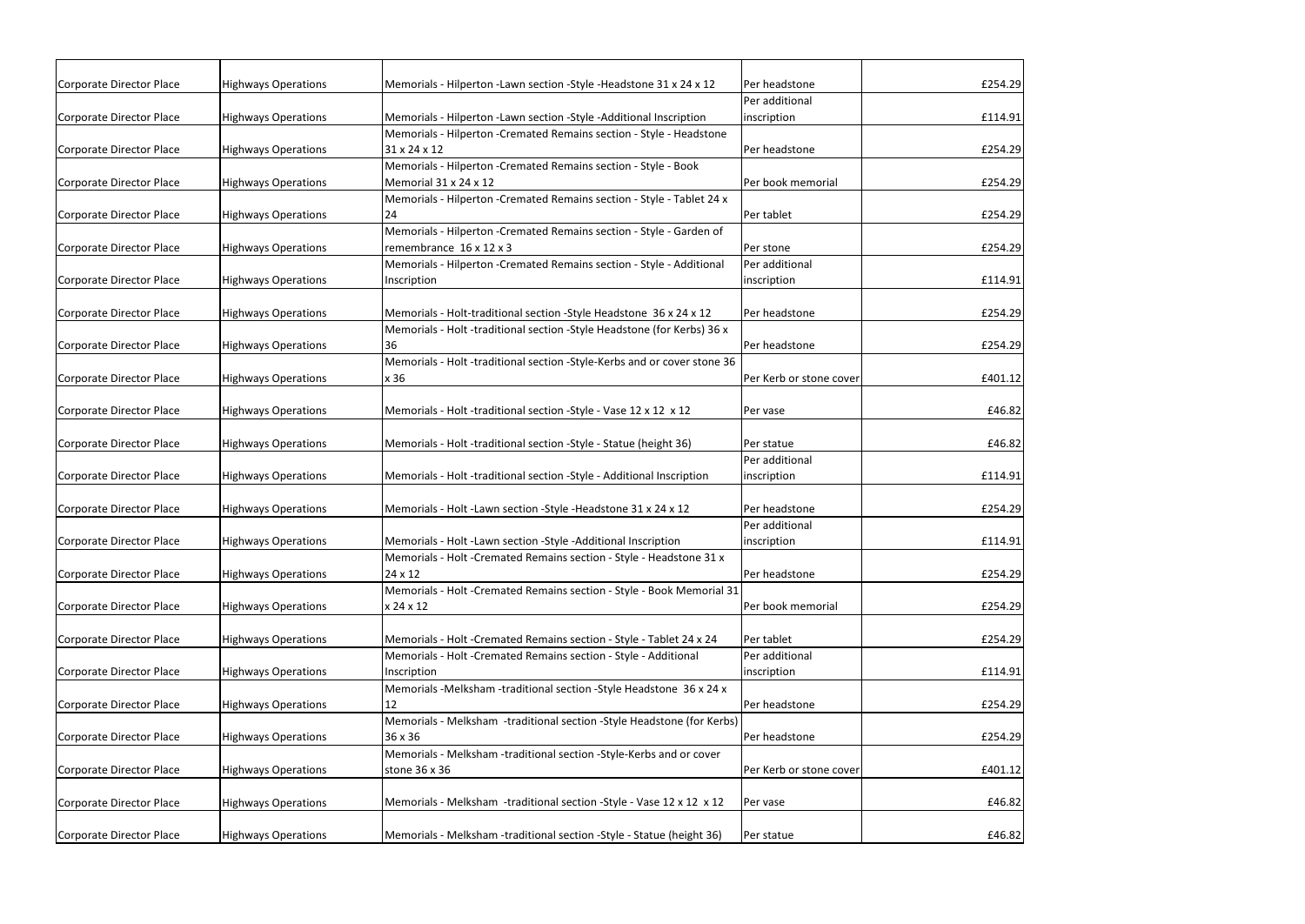|                          |                            | Memorials - Melksham -traditional section -Style - Additional                                                                            | Per additional          |         |
|--------------------------|----------------------------|------------------------------------------------------------------------------------------------------------------------------------------|-------------------------|---------|
| Corporate Director Place | <b>Highways Operations</b> | Inscription                                                                                                                              | inscription             | £114.91 |
|                          |                            |                                                                                                                                          |                         |         |
| Corporate Director Place | <b>Highways Operations</b> | Memorials - Melksham -Lawn section -Style -Headstone 31 x 24 x 12                                                                        | Per headstone           | £254.29 |
|                          |                            |                                                                                                                                          | Per additional          | £114.91 |
| Corporate Director Place | <b>Highways Operations</b> | Memorials - Melksham -Lawn section -Style -Additional Inscription<br>Memorials - Melksham - Cremated Remains section - Style - Headstone | inscription             |         |
| Corporate Director Place | <b>Highways Operations</b> | 31 x 24 x 12                                                                                                                             | Per headstone           | £254.29 |
|                          |                            | Memorials - Melksham - Cremated Remains section - Style - Book                                                                           |                         |         |
| Corporate Director Place | <b>Highways Operations</b> | Memorial 31 x 24 x 12                                                                                                                    | Per book memorial       | £254.29 |
|                          |                            | Memorials - Melksham - Cremated Remains section - Style - Tablet 24 x                                                                    |                         |         |
| Corporate Director Place | <b>Highways Operations</b> | 24                                                                                                                                       | Per tablet              | £254.29 |
|                          |                            | Memorials - Melksham - Cremated Remains section - Style - Additional                                                                     | Per additional          |         |
| Corporate Director Place | <b>Highways Operations</b> | Inscription                                                                                                                              | inscription             | £114.91 |
|                          |                            | Memorials - Melksham - Children's Section - Style - Headstone 31 x 24                                                                    |                         |         |
| Corporate Director Place | <b>Highways Operations</b> | x12                                                                                                                                      | Per headstone           | £254.29 |
|                          |                            | Memorials - Melksham - Children's Section - Style - Headstone (for                                                                       |                         |         |
| Corporate Director Place | <b>Highways Operations</b> | kerbs) 31 x 36                                                                                                                           | Per headstone           | £254.29 |
|                          |                            | Memorials - Melksham - Children's Section - Style - Kerbs and or cover                                                                   |                         |         |
| Corporate Director Place | <b>Highways Operations</b> | stone 36 x 60                                                                                                                            | Per Kerb or stone cover | £234.08 |
|                          |                            |                                                                                                                                          |                         |         |
| Corporate Director Place | <b>Highways Operations</b> | Memorials - Melksham - Children's Section - Style - Tablet 24 x 24                                                                       | Per tablet              | £254.29 |
|                          |                            |                                                                                                                                          |                         |         |
| Corporate Director Place | <b>Highways Operations</b> | Memorials - Melksham - Children's Section - Style - Vase 12 x 12 x 12                                                                    | Per vase                | £46.82  |
|                          |                            |                                                                                                                                          |                         |         |
| Corporate Director Place | <b>Highways Operations</b> | Memorials - Melksham - Children's Section - Style - Statue (height 36)                                                                   | Per statue              | £46.82  |
|                          |                            | Memorials - Melksham - Children's Section - Style - Additional                                                                           | Per additional          |         |
| Corporate Director Place | <b>Highways Operations</b> | Inscription                                                                                                                              | inscription             | £114.91 |
|                          |                            | Memorials - Trowbridge -traditional section -Style Headstone 36 x 24 x                                                                   |                         |         |
| Corporate Director Place | <b>Highways Operations</b> | 12                                                                                                                                       | Per headstone           | £254.29 |
|                          |                            | Memorials - Trowbridge -traditional section - Style Headstone (for                                                                       |                         |         |
| Corporate Director Place | <b>Highways Operations</b> | Kerbs) 36 x 36                                                                                                                           | Per headstone           | £254.29 |
|                          |                            | Memorials - Trowbridge -traditional section -Style-Kerbs and or cover                                                                    |                         |         |
| Corporate Director Place | <b>Highways Operations</b> | stone 36 x 36                                                                                                                            | Per Kerb or stone cover | £401.12 |
|                          |                            |                                                                                                                                          |                         |         |
| Corporate Director Place | <b>Highways Operations</b> | Memorials - Trowbridge -traditional section -Style - Vase 12 x 12 x 12                                                                   | Per vase                | £46.82  |
|                          |                            |                                                                                                                                          |                         |         |
| Corporate Director Place | <b>Highways Operations</b> | Memorials -Trowbridge -traditional section -Style - Statue (height 36)                                                                   | Per statue              | £46.82  |
|                          |                            | Memorials - Trowbridge -traditional section -Style - Additional                                                                          | Per additional          |         |
| Corporate Director Place | <b>Highways Operations</b> | Inscription                                                                                                                              | inscription             | £114.91 |
|                          |                            |                                                                                                                                          |                         |         |
| Corporate Director Place | <b>Highways Operations</b> | Memorials - Trowbridge - Lawn section - Style - Headstone 31 x 24 x 12                                                                   | Per headstone           | £254.29 |
|                          |                            |                                                                                                                                          | Per additional          |         |
| Corporate Director Place | <b>Highways Operations</b> | Memorials - Trowbridge -Lawn section -Style -Additional Inscription                                                                      | inscription             | £114.91 |
|                          |                            | Memorials - Trowbridge - Cremated Remains section - Style -                                                                              |                         |         |
| Corporate Director Place | <b>Highways Operations</b> | Headstone 31 x 24 x 12                                                                                                                   | Per headstone           | £254.29 |
|                          |                            | Memorials - Trowbridge - Cremated Remains section - Style - Book                                                                         |                         |         |
| Corporate Director Place | <b>Highways Operations</b> | Memorial 31 x 24 x 12                                                                                                                    | Per book memorial       | £254.29 |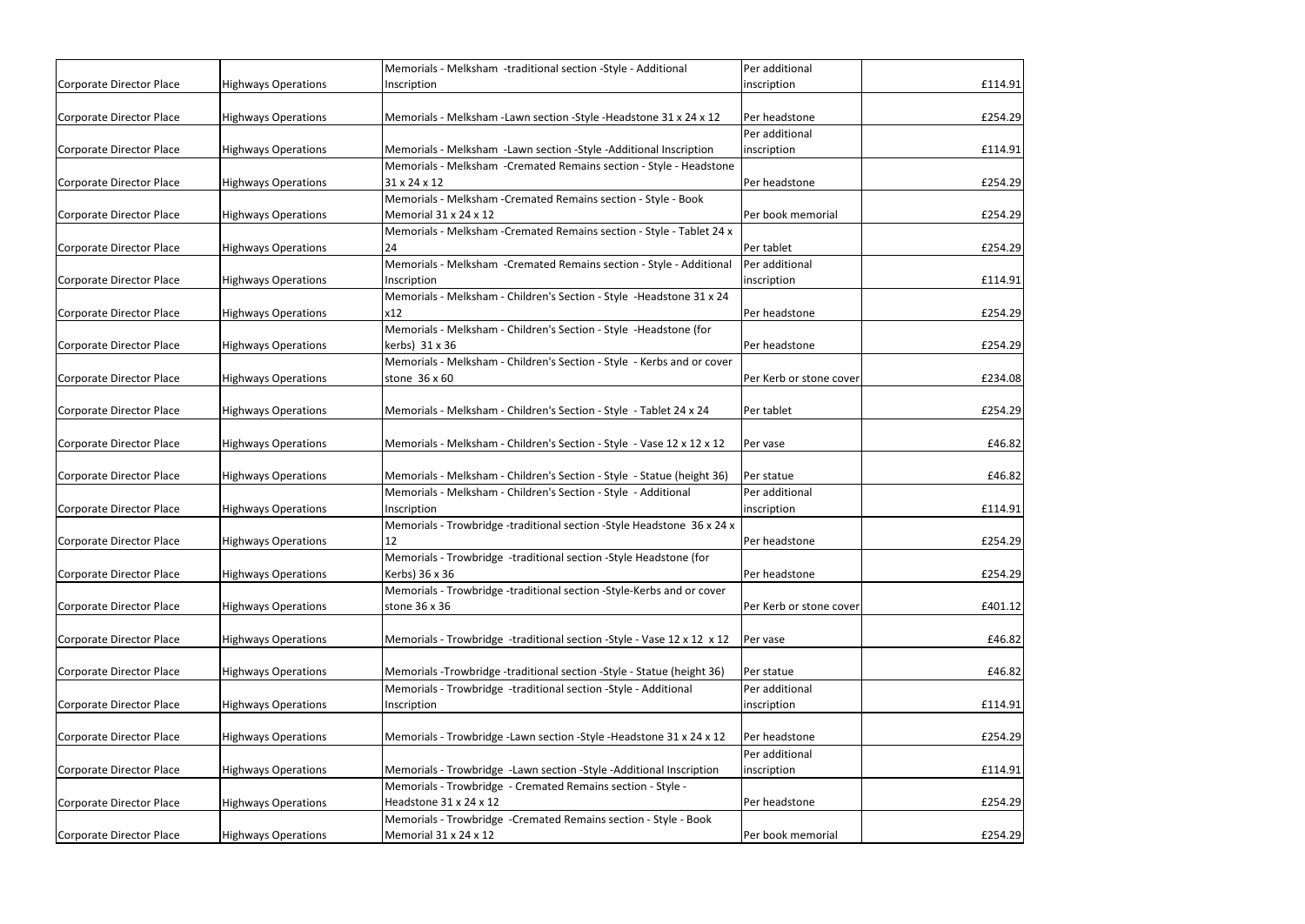| Corporate Director Place | <b>Highways Operations</b> | Memorials - Trowbridge - Cremated Remains section - Style - Tablet 24 x<br>24          | Per tablet              | £254.29 |
|--------------------------|----------------------------|----------------------------------------------------------------------------------------|-------------------------|---------|
|                          |                            |                                                                                        |                         |         |
|                          |                            | Memorials - Trowbridge - Cremated Remains section - Style - Additional Per additional  |                         |         |
| Corporate Director Place | <b>Highways Operations</b> | Inscription                                                                            | inscription             | £114.91 |
|                          |                            | Memorials -Trowbridge - Children's Section - Style -Headstone 31 x 24                  |                         |         |
| Corporate Director Place | <b>Highways Operations</b> | x12                                                                                    | Per headstone           | £254.29 |
|                          |                            | Memorials - Trowbridge - Children's Section - Style - Headstone (for                   |                         |         |
| Corporate Director Place | <b>Highways Operations</b> | kerbs) 31 x 36                                                                         | Per headstone           | £254.29 |
|                          |                            | Memorials - Trowbridge - Children's Section - Style - Kerbs and or cover               |                         |         |
| Corporate Director Place | <b>Highways Operations</b> | stone 36 x 60                                                                          | Per Kerb or stone cover | £234.08 |
|                          |                            |                                                                                        |                         |         |
| Corporate Director Place | <b>Highways Operations</b> | Memorials - Trowbridge - Children's Section - Style - Tablet 24 x 24                   | Per tablet              | £254.29 |
|                          |                            |                                                                                        |                         |         |
| Corporate Director Place | <b>Highways Operations</b> | Memorials - Trowbridge - Children's Section - Style - Vase 12 x 12 x 12   Per vase     |                         | £46.82  |
|                          |                            |                                                                                        |                         |         |
| Corporate Director Place | <b>Highways Operations</b> | Memorials - Trowbridge - Children's Section - Style - Statue (height 36)   Per statue  |                         | £46.82  |
|                          |                            | Memorials - Trowbridge - Children's Section - Style - Additional                       | Per additional          |         |
| Corporate Director Place | <b>Highways Operations</b> | Inscription                                                                            | inscription             | £114.91 |
|                          |                            |                                                                                        |                         |         |
| Corporate Director Place | <b>Highways Operations</b> | Memorials - Warminster - Lawn section - Style - Headstone 31 x 24 x 12                 | Per headstone           | £254.29 |
|                          |                            |                                                                                        | Per additional          |         |
| Corporate Director Place | <b>Highways Operations</b> | Memorials - Warminster -Lawn section -Style -Additional Inscription                    | inscription             | £114.91 |
|                          |                            | Memorials - Warminster - Cremated Remains section - Style -                            |                         |         |
| Corporate Director Place | <b>Highways Operations</b> | Headstone 31 x 24 x 12                                                                 | Per headstone           | £254.29 |
|                          |                            | Memorials - Warminster - Cremated Remains section - Style - Book                       |                         |         |
| Corporate Director Place | <b>Highways Operations</b> | Memorial 31 x 24 x 12                                                                  | Per book memorial       | £254.29 |
|                          |                            | Memorials - Warminster - Cremated Remains section - Style - Tablet 24                  |                         |         |
| Corporate Director Place | <b>Highways Operations</b> | x 24                                                                                   | Per tablet              | £254.29 |
|                          |                            | Memorials - Warminster -Cremated Remains section - Style - Additional Per additional   |                         |         |
|                          |                            |                                                                                        |                         |         |
| Corporate Director Place | <b>Highways Operations</b> | Inscription                                                                            | inscription             | £114.91 |
|                          |                            | Memorials - Westbury - traditional section - Style Headstone 36 x 24 x                 |                         |         |
| Corporate Director Place | <b>Highways Operations</b> | 12                                                                                     | Per headstone           | £254.29 |
|                          |                            | Memorials - Westbury -traditional section -Style Headstone (for Kerbs)                 |                         |         |
| Corporate Director Place | <b>Highways Operations</b> | 36 x 36                                                                                | Per headstone           | £254.29 |
|                          |                            | Memorials - Westbury -traditional section -Style-Kerbs and or cover                    |                         |         |
| Corporate Director Place | <b>Highways Operations</b> | stone 36 x 36                                                                          | Per Kerb or stone cover | £401.12 |
|                          |                            |                                                                                        |                         |         |
| Corporate Director Place | <b>Highways Operations</b> | Memorials - Westbury -traditional section -Style - Vase 12 x 12 x 12                   | Per vase                | £46.82  |
|                          |                            |                                                                                        |                         |         |
| Corporate Director Place | <b>Highways Operations</b> | Memorials - Westbury -traditional section -Style - Statue (height 36)                  | Per statue              | £46.82  |
|                          |                            |                                                                                        | Per additional          |         |
| Corporate Director Place | <b>Highways Operations</b> | Memorials - Westbury -traditional section -Style - Additional Inscription linscription |                         | £114.91 |
|                          |                            |                                                                                        |                         |         |
| Corporate Director Place | <b>Highways Operations</b> | Memorials - Westbury - Lawn section - Style - Headstone 31 x 24 x 12                   | Per headstone           | £254.29 |
|                          |                            |                                                                                        | Per additional          |         |
| Corporate Director Place | <b>Highways Operations</b> | Memorials - Westbury -Lawn section -Style -Additional Inscription                      | inscription             | £114.91 |
|                          |                            | Memorials - Westbury - Cremated Remains section - Style - Headstone                    |                         |         |
| Corporate Director Place | <b>Highways Operations</b> | 31 x 24 x 12                                                                           | Per headstone           | £254.29 |
|                          |                            |                                                                                        |                         |         |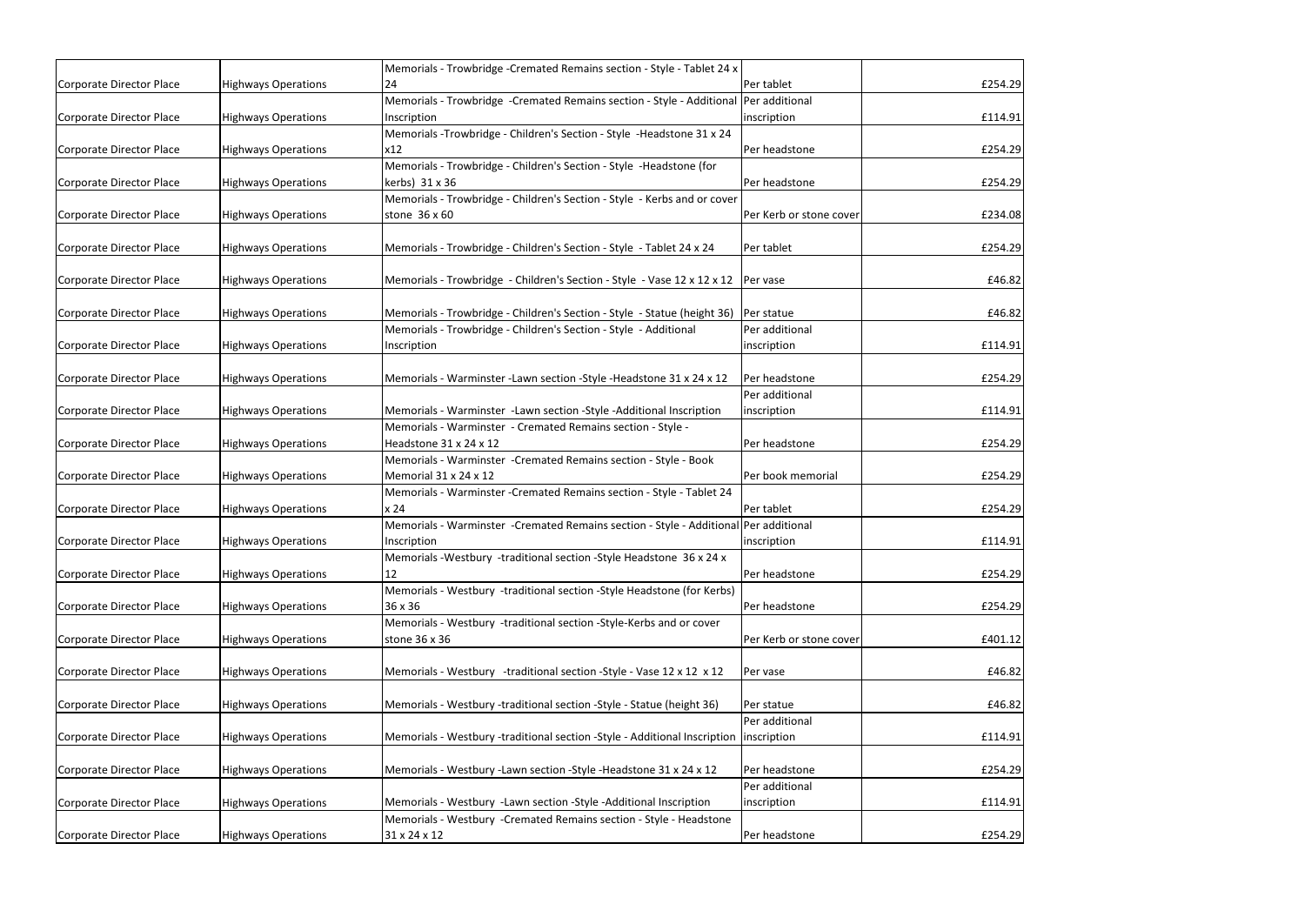|                          |                            | Memorials - Westbury - Cremated Remains section - Style - Book          |                         |           |
|--------------------------|----------------------------|-------------------------------------------------------------------------|-------------------------|-----------|
| Corporate Director Place | <b>Highways Operations</b> | Memorial 31 x 24 x 12                                                   | Per book memorial       | £254.29   |
|                          |                            | Memorials - Westbury - Cremated Remains section - Style - Tablet 24 x   |                         |           |
| Corporate Director Place | <b>Highways Operations</b> | 24                                                                      | Per tablet              | £254.29   |
|                          |                            | Memorials - Westbury - Cremated Remains section - Style - Additional    | Per additional          |           |
| Corporate Director Place | <b>Highways Operations</b> | Inscription                                                             | inscription             | £114.91   |
|                          |                            | Memorials - Westbury - Children's Section - Style - Headstone 31 x 24   |                         |           |
| Corporate Director Place | <b>Highways Operations</b> | x12                                                                     | Per headstone           | £254.29   |
|                          |                            | Memorials - Westbury - Children's Section - Style - Headstone (for      |                         |           |
| Corporate Director Place | <b>Highways Operations</b> | kerbs) 31 x 36                                                          | Per headstone           | £254.29   |
|                          |                            | Memorials - Westbury - Children's Section - Style - Kerbs and or cover  |                         |           |
| Corporate Director Place | <b>Highways Operations</b> | stone 36 x 60                                                           | Per Kerb or stone cover | £234.08   |
|                          |                            |                                                                         |                         |           |
| Corporate Director Place | <b>Highways Operations</b> | Memorials - Westbury - Children's Section - Style - Tablet 24 x 24      | Per tablet              | £254.29   |
|                          |                            |                                                                         |                         |           |
| Corporate Director Place | <b>Highways Operations</b> | Memorials - Westbury - Children's Section - Style - Vase 12 x 12 x 12   | Per vase                | £46.82    |
|                          |                            |                                                                         |                         |           |
| Corporate Director Place | <b>Highways Operations</b> | Memorials - Westbury - Children's Section - Style - Statue (height 36)  | Per statue              | £46.82    |
|                          |                            |                                                                         |                         |           |
|                          |                            | Memorials - Westbury - Children's Section - Style - Additional          | Per additional          |           |
| Corporate Director Place | <b>Highways Operations</b> | Inscription                                                             | inscription             | £114.91   |
|                          |                            | Fleet Services - MOTs - Staff / services such as police / ambulances -  |                         |           |
| Corporate Director Place | <b>Highways Operations</b> | class 4, standard car                                                   | Per Mot                 | £57.00    |
|                          |                            | Fleet Services - MOTs -Staff / services such as police / ambulances -   |                         |           |
| Corporate Director Place | <b>Highways Operations</b> | class 5, 13-16 seat minibus                                             | Per Mot                 | £62.00    |
|                          |                            | Fleet Services - MOTs -Staff / services such as police / ambulances -   |                         |           |
| Corporate Director Place | <b>Highways Operations</b> | class 7 Good Vehicles between 3 tonnes and 3.5 tonnes                   | Per Mot                 | £61.00    |
|                          |                            |                                                                         |                         |           |
| Corporate Director Place | <b>Highways Operations</b> | Fleet Services - MOTs - Public - class 4, standard car                  | Per Mot                 | £57.00    |
|                          |                            |                                                                         |                         |           |
| Corporate Director Place | <b>Highways Operations</b> | Fleet Services - MOTs - Public - class 5, 13-16 seat minibus            | Per Mot                 | £62.00    |
|                          |                            | Fleet Services - MOTs -Public - class 7 Good Vehicles between 3 tonnes  |                         |           |
| Corporate Director Place | <b>Highways Operations</b> | and 3.5 tonnes                                                          | Per Mot                 | £61.00    |
|                          |                            | Fleet Services - Other chargeable services - Fleet Lifting Operations & |                         |           |
| Corporate Director Place | <b>Highways Operations</b> | Lifting Equipment Regulations (LOLER) - per examination                 | Per examination         | £83.00    |
|                          |                            | Fleet Services - Other chargeable services - Fleet Driver Training -    |                         |           |
| Corporate Director Place | <b>Highways Operations</b> | Minibus Driver Awareness Scheme - per person per day                    | Per person, Per day     | £120.00   |
|                          |                            |                                                                         |                         |           |
|                          |                            | Fleet Services - Other chargeable services - Fleet Vehicles for hire to |                         |           |
|                          |                            | schools, community groups and voluntary groups. Cost per vehicle per    |                         |           |
|                          |                            |                                                                         |                         |           |
| Corporate Director Place | <b>Highways Operations</b> | day includes insurance, excludes driver, excludes fuel                  | Per vehicle, per day    | £93.00    |
|                          |                            |                                                                         |                         |           |
| Corporate Director Place | <b>Highways Operations</b> | <b>General Markets - Continental Markets</b>                            | per day                 | £290.00   |
|                          |                            |                                                                         |                         |           |
| Corporate Director Place | <b>Highways Operations</b> | Events - Use of Council Land                                            | per day                 | £290.00   |
|                          |                            |                                                                         |                         |           |
| Corporate Director Place | <b>Highways Operations</b> | <b>Administration Fee</b>                                               | Per admin fee           | £32.00    |
|                          |                            | Town Traders - Annual Street Trading Consent all days of the year,      |                         |           |
| Corporate Director Place | <b>Highways Operations</b> | including Bank Holidays                                                 | <b>Annual</b>           | £4,133.00 |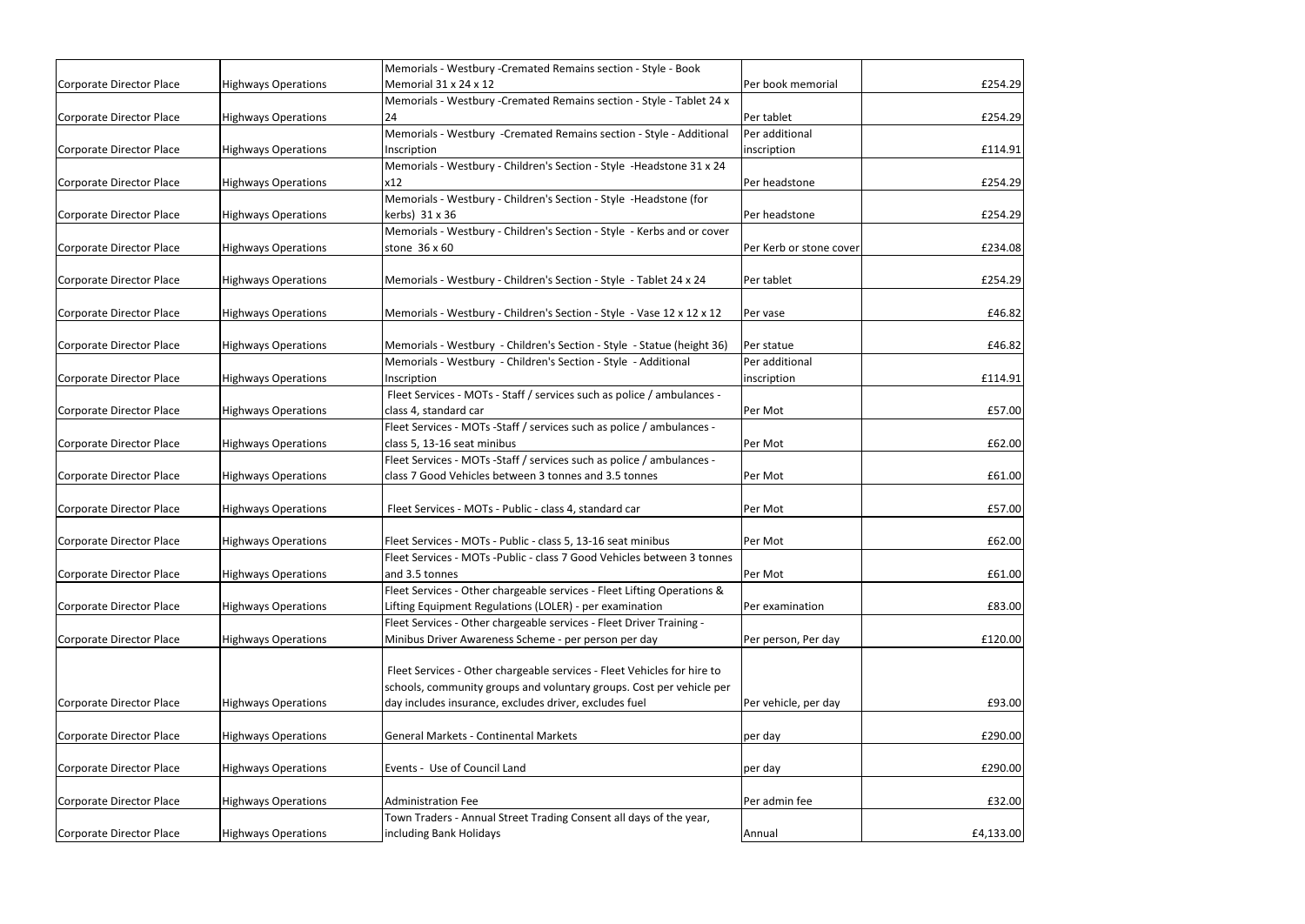|                                     |                            | Town Traders Daily Street Trading Consent - All days of the week,         |                  |                              |
|-------------------------------------|----------------------------|---------------------------------------------------------------------------|------------------|------------------------------|
|                                     |                            | including Bank Holidays where these fall on the days included in the      |                  |                              |
| Corporate Director Place            | <b>Highways Operations</b> | consent.                                                                  | Per day          | £52.00                       |
|                                     |                            |                                                                           |                  |                              |
| Corporate Director Place            | <b>Highways Operations</b> | Town Traders - Block Street Trading Consent                               | Per day          | £290.00                      |
|                                     |                            | All other traders - Annual Street Trading Consent - all days of the year, |                  |                              |
| Corporate Director Place            | <b>Highways Operations</b> | including Bank Holidays                                                   | Annual           | £2,206.15                    |
|                                     |                            | Daily Street Trading Consent - All days of the week, including Bank       |                  |                              |
| Corporate Director Place            | <b>Highways Operations</b> | <b>Holidays</b>                                                           | Per day          | £23.95                       |
|                                     |                            |                                                                           |                  |                              |
| Corporate Director Place            | <b>Highways Operations</b> | <b>Block Street Trading Consent</b>                                       | Per day          | £290.00                      |
|                                     |                            |                                                                           |                  |                              |
| Corporate Director Resources        | HR&OD and Transformation   | <b>DBS</b> - Enhanced check                                               | <b>Per check</b> | £40.00                       |
| <b>Corporate Director Resources</b> | HR&OD and Transformation   | <b>DBS</b> - Standard check                                               | Per check        | £23.00                       |
|                                     |                            |                                                                           |                  |                              |
| Corporate Director Resources        | HR&OD and Transformation   | <b>DBS</b> - Basic Check                                                  | Per check        | £23.00                       |
|                                     |                            |                                                                           |                  |                              |
| <b>Corporate Director Resources</b> | HR&OD and Transformation   | Admin charge to be added                                                  | Per check        | £16.00                       |
|                                     |                            |                                                                           |                  |                              |
| Corporate Director Resources        | HR&OD and Transformation   | Learning & Development fees -Paediatric First Aid                         | [Per course      | £130.00                      |
|                                     |                            | Learning & Development fees -Paediatric First Aid (group of 8-12 at       |                  |                              |
| Corporate Director Resources        | HR&OD and Transformation   | client venue)                                                             | Per group course | £1,000.00                    |
|                                     |                            | Learning & Development fees -Cancellation charge - more than 14 days      |                  | Cancellation 6-19 days 50% + |
| Corporate Director Resources        | HR&OD and Transformation   | notice                                                                    | Per course       | £20 admin charge             |
|                                     |                            | Learning & Development fees - Cancellation charge - less than 14 days     |                  | Cancellation under 5 days no |
| Corporate Director Resources        | HR&OD and Transformation   | notice                                                                    | Per course       | refund                       |
|                                     | HR&OD and Transformation   |                                                                           |                  |                              |
| Corporate Director Resources        |                            | Learning & Development fees - Basic First Aid                             | [Per course      | £65.00                       |
|                                     |                            | Learning & Development fees - Basic First Aid (group of 8-15 at client    |                  |                              |
| Corporate Director Resources        | HR&OD and Transformation   | venue)                                                                    | Per group course | £325.00                      |
|                                     |                            | Learning & Development fees - Manual Handling & Moving People             |                  |                              |
| Corporate Director Resources        | HR&OD and Transformation   | practical                                                                 | Per course       | £115.00                      |
|                                     |                            | Learning & Development fees - Manual Handling & Moving People             |                  |                              |
| Corporate Director Resources        | HR&OD and Transformation   | (group of 8-15 at client venue)                                           | Per group course | £850.00                      |
|                                     |                            |                                                                           |                  |                              |
| Corporate Director Resources        | HR&OD and Transformation   | Learning & Development fees - Safeguarding for Front Line Staff           | Per course       | £50.00                       |
|                                     |                            | Learning & Development fees - Safeguarding for Front Line Staff (group    |                  |                              |
| Corporate Director Resources        | HR&OD and Transformation   | of 8-15 at client venue)                                                  | Per group course | £325.00                      |
| Corporate Director Resources        | HR&OD and Transformation   | Learning & Development fees - Managers Safeguarding                       |                  | £65.00                       |
|                                     |                            | Learning & Development fees -Managers Safeguarding (group of 8-15 at      | Per course       |                              |
|                                     | HR&OD and Transformation   |                                                                           |                  | £375.00                      |
| Corporate Director Resources        |                            | client venue)                                                             | Per group course |                              |
| Corporate Director Resources        | HR&OD and Transformation   | Learning & Developments fees -Autism support- Understanding Autism        | Per course       | £50.00                       |
|                                     |                            | Learning & Development fees - Autism support- Understanding Autism        |                  |                              |
| Corporate Director Resources        | HR&OD and Transformation   | (group of 8-15 at client venue)                                           | Per group course | £325.00                      |
|                                     |                            | Registration - Marriage/CP Ceremony in small registration office          |                  |                              |
| <b>Chief Executive</b>              | Legal & Governance         | ceremony room max 40 Mon - Thu                                            | Per Ceremony     | £250.00                      |
|                                     |                            |                                                                           |                  |                              |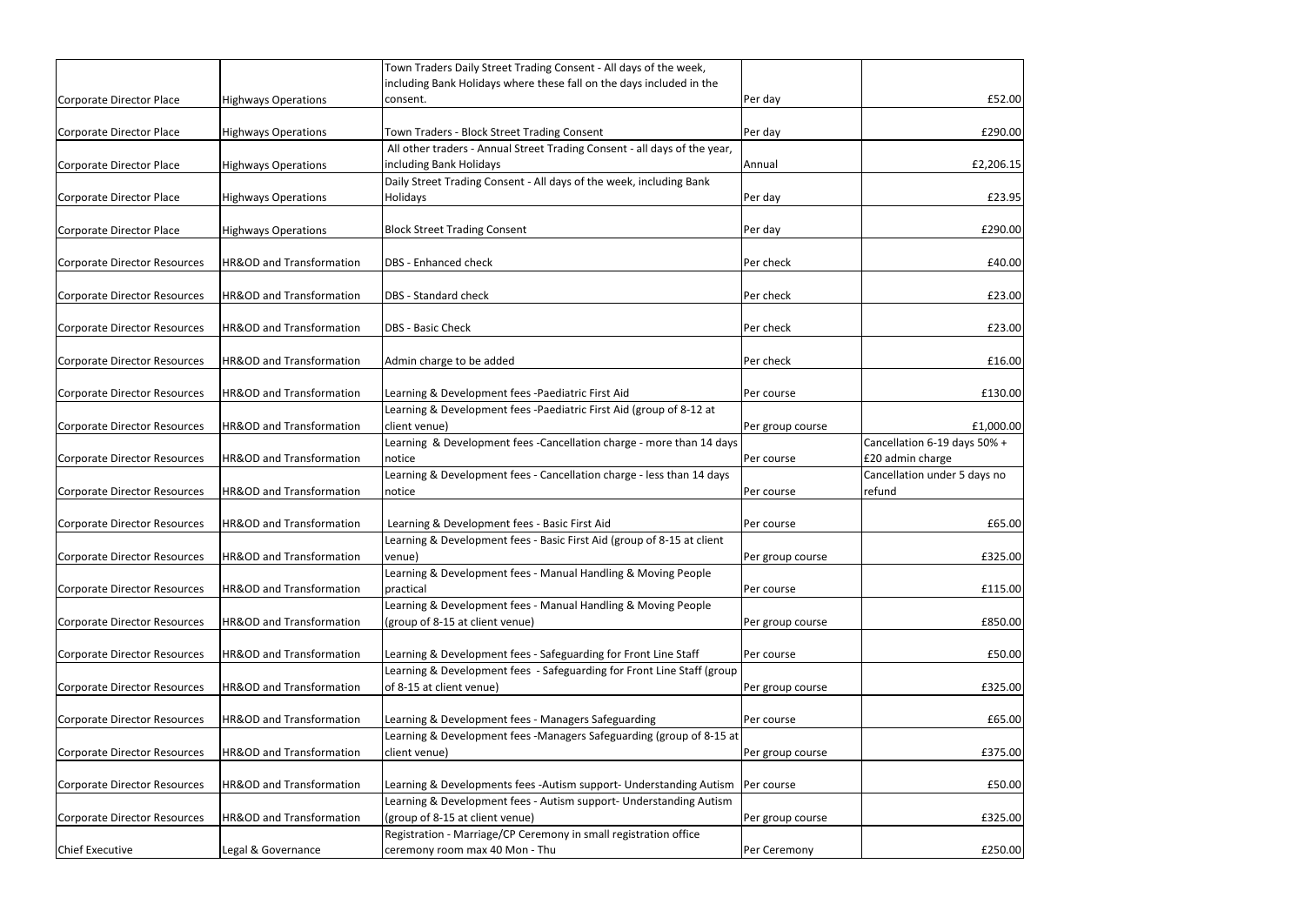|                          |                      | Registration - Marriage/CP Ceremony in small registration Office                 |              |           |
|--------------------------|----------------------|----------------------------------------------------------------------------------|--------------|-----------|
| <b>Chief Executive</b>   | Legal & Governance   | ceremony room (40) Fri                                                           | Per Ceremony | £300.00   |
|                          |                      | Registration - Marriage/CP Ceremony in small registration office                 |              |           |
| <b>Chief Executive</b>   | Legal & Governance   | ceremony room (40) Sat                                                           | Per Ceremony | £330.00   |
|                          |                      | Registration - Marriage/CP Ceremony in large Registration Office                 |              |           |
| <b>Chief Executive</b>   | Legal & Governance   | ceremony room (60-70) Mon - Thu                                                  | Per Ceremony | £300.00   |
|                          |                      | Registration - Marriage/CP Ceremony in large Registration Office                 |              |           |
| <b>Chief Executive</b>   | Legal & Governance   | ceremony room (60-70), Fri                                                       | Per Ceremony | £350.00   |
|                          |                      | Registration- Marriage/CP Ceremony in large Registration Office                  |              |           |
| <b>Chief Executive</b>   | Legal & Governance   | ceremony room (60-70), Sat                                                       | Per Ceremony | £380.00   |
|                          |                      |                                                                                  |              |           |
| <b>Chief Executive</b>   | Legal & Governance   | Registration - Marriage/CP in an Approved Venue Monday to Thursday  Per Ceremony |              | £475.00   |
|                          |                      |                                                                                  |              |           |
| <b>Chief Executive</b>   | Legal & Governance   | Registration - Marriage/CP in an Approved Venue Friday                           | Per Ceremony | £500.00   |
|                          |                      |                                                                                  |              |           |
| <b>Chief Executive</b>   | Legal & Governance   | Registration - Marriage/CP in an Approved Venue Saturday                         | Per Ceremony | £525.00   |
|                          |                      | Registration - Combination ceremony package includes small stat                  |              |           |
| <b>Chief Executive</b>   | Legal & Governance   | ceremony, 2nd celebratory ceremony & inspection fee                              | Per Ceremony | £625.00   |
|                          |                      | Registration - Conversion of CP to Marriage - Registration only in an            |              |           |
| <b>Chief Executive</b>   | Legal & Governance   | Approved Venue Mon to Friday                                                     | Per Ceremony | £250.00   |
| <b>Chief Executive</b>   |                      | Registration - Conversion of CP to Marriage - Registration only in an            |              |           |
|                          | Legal & Governance   | Approved Venue Saturday                                                          | Per Ceremony | £290.00   |
|                          |                      | Registration - Conversion of CP to Marriage - Registration only in an            |              |           |
| <b>Chief Executive</b>   | Legal & Governance   | Approved Venue Sunday                                                            | Per Ceremony | £325.00   |
|                          |                      | Registration - Conversion of CP to Marriage - Registration only in an            |              |           |
| <b>Chief Executive</b>   | Legal & Governance   | Approved Venue Bank Holiday                                                      | Per Ceremony | £350.00   |
|                          |                      | Registration - Licence for Approved Premises for Marriage or Civil               |              |           |
|                          |                      | Partnership includes naming and celebration of marriage (formerly                |              |           |
| <b>Chief Executive</b>   | Legal & Governance   | renewal of vows) ceremonies (valid for 3 years)                                  | per licence  | £1,850.00 |
|                          |                      | Registration - Licence For Religious Buildings to be Approved Premises           |              |           |
| <b>Chief Executive</b>   | Legal & Governance   | for Civil Partnership Registrations                                              | per licence  | £1,850.00 |
|                          |                      | Registration - Fee for Request to Review Decision regarding Approved             |              |           |
| <b>Chief Executive</b>   | Legal & Governance   | Venue/Religious Building Licence                                                 | per licence  | £300.00   |
|                          |                      | Registration - Welcoming Ceremony (Naming) or Celebration of                     |              |           |
| <b>Chief Executive</b>   | Legal & Governance   | Marriage/CP at a Registration Office Sat                                         | Per Ceremony | £330.00   |
|                          |                      | Registration - Welcoming Ceremony (Naming) or Celebration of                     |              |           |
| <b>Chief Executive</b>   | Legal & Governance   | Marriage/CP at a Registration Office Sat                                         | Per Ceremony | £380.00   |
|                          |                      | Registration - Welcoming Ceremony (Naming) or Celebration of                     |              |           |
| <b>Chief Executive</b>   | Legal & Governance   | Marriage/CP in an Approved Venue Mon to Thu                                      | Per Ceremony | £475.00   |
|                          |                      | Registration - Welcoming Ceremony (Naming) or Celebration of                     |              |           |
| <b>Chief Executive</b>   | Legal & Governance   | Marriage/CP in an Approved Venue Friday                                          | Per Ceremony | £500.00   |
|                          |                      | Registration - Welcoming Ceremony (Naming or Celebration of                      |              |           |
| <b>Chief Executive</b>   | Legal & Governance   | Marriage/CP in an Approved Venue (Sat)                                           | Per Ceremony | £525.00   |
|                          |                      | Registration - Proof of Life certification/PD2 form completion for               |              |           |
| <b>Chief Executive</b>   | Legal & Governance   | change of name on passport                                                       | per passport | £20.00    |
| Corporate Director Place | Highways & Transport | Highways Information - hourly rate                                               | per hour     | £77.18    |
|                          |                      |                                                                                  |              |           |
| Corporate Director Place | Highways & Transport | Highways and Rights of Way - hourly rate                                         | per hour     | £100.28   |
|                          |                      |                                                                                  |              |           |